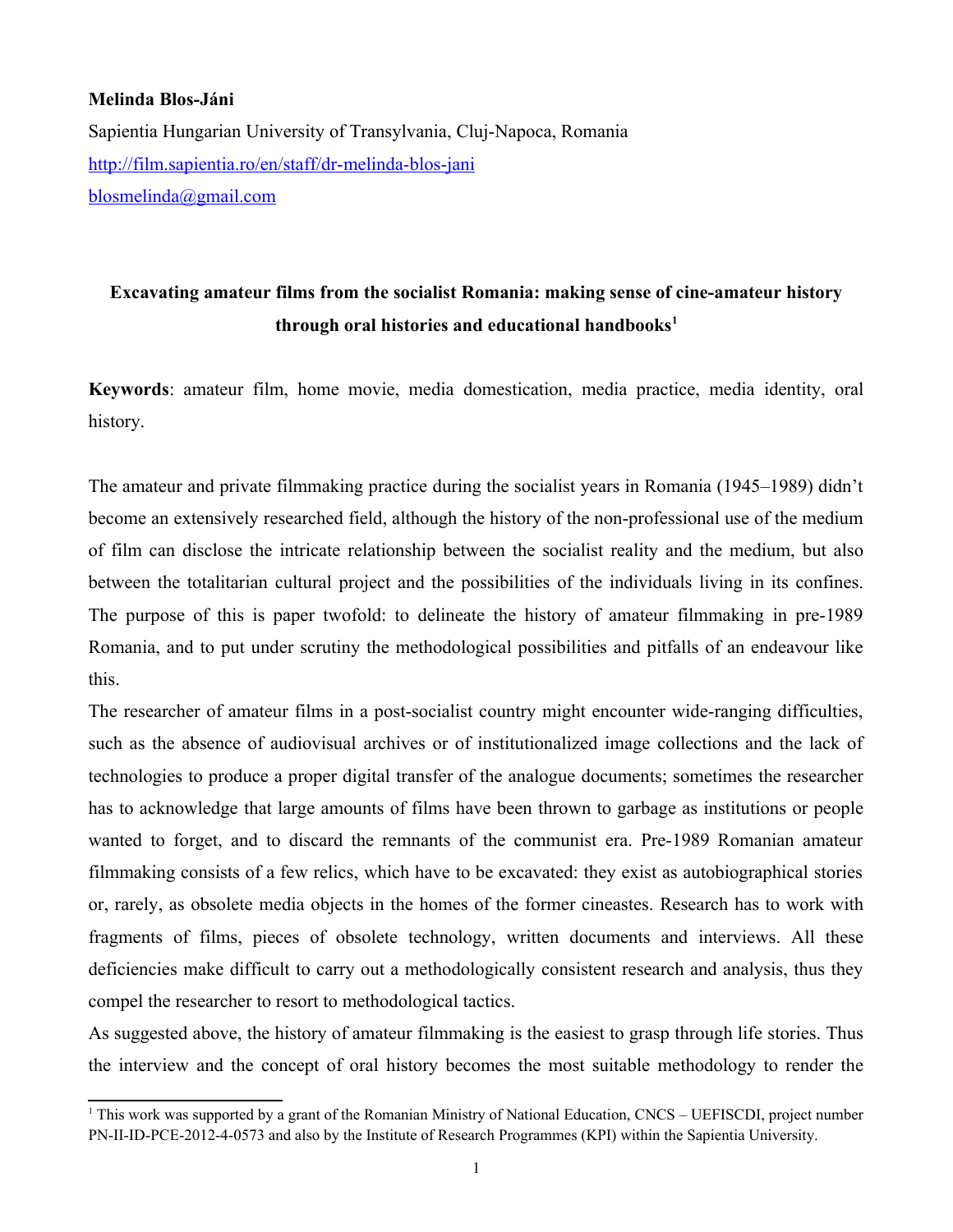individual memory into data for history. The first part of the article pursues this concept and the autobiographical narratives seemingly fulfil the role of the historical documents. Nevertheless, the second part of the article reveals these stories as partial truths by putting the oral history data in the context of other interviews and different types of documents.

## **Film amateurs in the socialist Romania: from the constraints of the historical timeframe to methodological possibilities**

Although the domestication<sup>[2](#page-1-0)</sup> of the film cameras destined for non-professional users in Romania is still a blank spot in the research of local media history and visual culture, yet the available data suggests that the history of amateur filmmaking<sup>[3](#page-1-1)</sup> in Romania didn't start with the instalment of socialism. As a few case studies have revealed (Blos 2015. 69–99, Tóth 2006), there existed attempts to use the medium of film as a home visual media<sup>[4](#page-1-2)</sup> in the interwar period, if only by a handful of people. As historical and quantitative data about the Romanian amateur film practice is not yet available, it is difficult to designate the exact point of emergence of different amateur film practices under socialism. In contrast, the end of this timeframe, the year 1989 is a widely known and theorized phenomenon with respect to Romanian image culture due to the work of Vilém Flusser (1990), Jean Baudrillard (1994) and Giorgio Agamben (2000), and also by virtue of the compilation film made by Harun Farocki and Andrei Ujică: *Videograms of a Revolution* (*Videogramme einer Revolution*, 1992). This film ingeniously constructed a media analytical approach towards the 1989 Romanian revolution and the "image acts" provoked by the historical event by creating a collage of television footage and amateur video recordings.

<span id="page-1-0"></span> $2$  The researchers of media domestication study the process in which information and communication technologies become part of the intimate space of the home and household. As Roger Silverstone puts it, the interaction of humans and technologies has consequences for both sides: "wild animals then, wild technologies now, what's the difference? In both cases, unconstrained, they pose threats and challenges. In both cases, brought within the fold, they become sources of power and sustenance. Domestication is practice. It involves human agency. It requires effort and culture, and it leaves nothing as it is" (Silverstone 2006. 231).

<span id="page-1-1"></span><sup>&</sup>lt;sup>3</sup> In this article the term amateur film refers to a wide range of non-professional cinematic practice, from the family movies produced within the confines of the home to the semi-institutionalized amateur film production that occurred within clubs. The common denominator of this type of film production is its marginal status with respect to the more centralized film practice that served the ideological purposes of the state. Due to the specific technological-cultural landscape in this historical period in Romania, home movies and amateur fiction films cannot be treated as totally distinct categories (as suggested by Chalfen, 1987 and Odin, 2008 regarding other socio-historical contexts), but as the outcome of the same media domestication scenario that propelled filmmakers to use the same camera to different ends (as the following case study will hopefully demonstrate).

<span id="page-1-2"></span><sup>4</sup> "Home visual media consist of mediated forms of audio-visual communication that are created in private, personal ways and meant for personal and private consumption. In this sense, *home* may be best understood as a metaphor – relieving us of the absolute necessity of always referring to home media as made or used literally in that moving target known as *home*" (Chalfen 2002, 143). In his approach home visual media consists of: snapshots, photograph albums, scrapbooks, home movies, home videos, framed photographs, videotaped letters etc.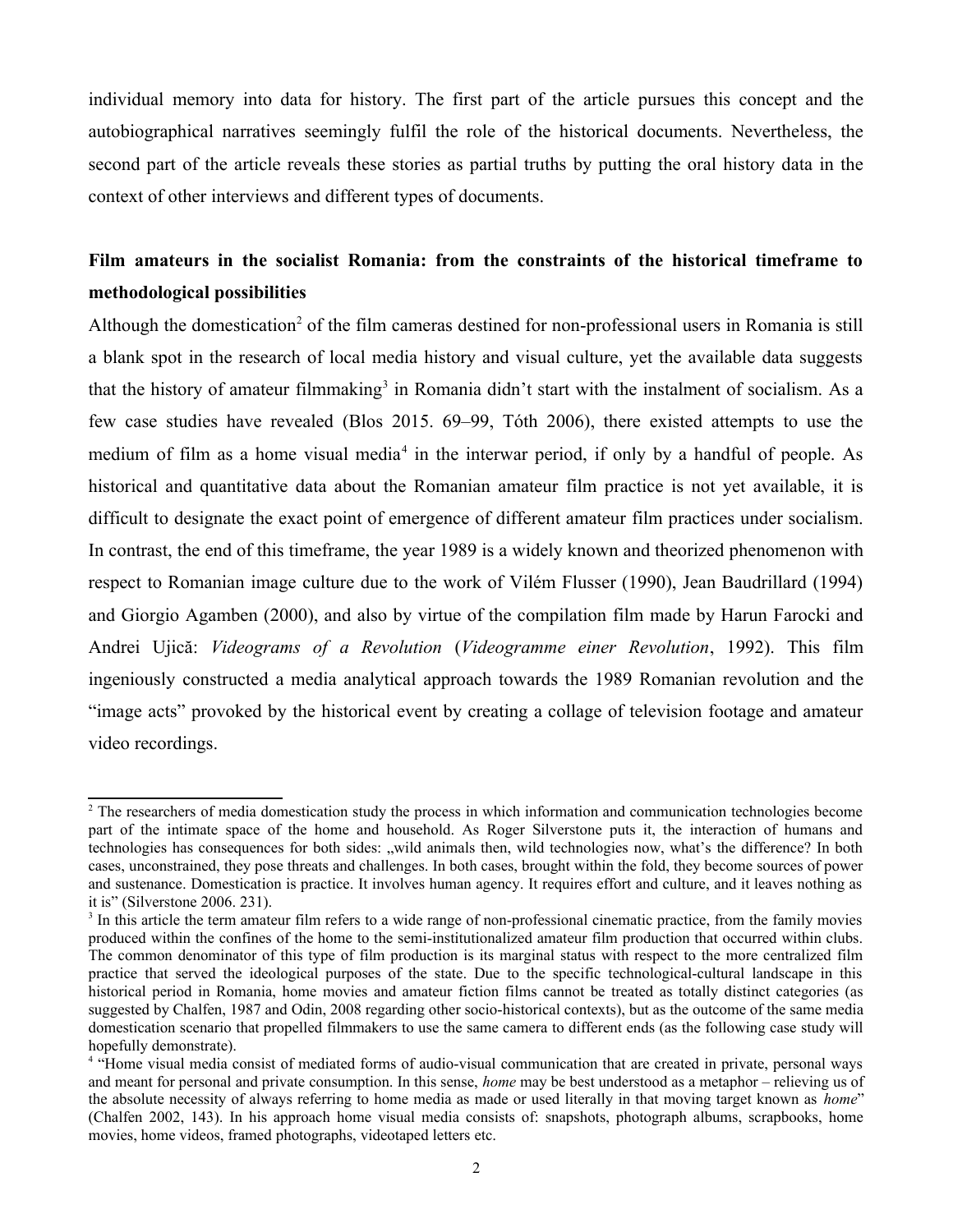In this article the timeframe spanning from 1945 to 1989 designates rather the socio-historical context of an amateur film culture that developed in it, and had its boom around the events of 1989, instead of drawing the contours of a non-professional film culture with an inherent logic. As the films made in this period are missing because they haven't been collected and archived, a media historical approach needs to recourse to other resources to create data and adjusted methods to interpret them.

Oral history can be seen as a solution to the problem, as a way to approach history through alternative means, to bring to the fore the repressed or "the missing picture". Although oral accounts of the personal experience of history seems to be an ideal substitute for the lacking historical information, still one has to remain critical when using oral history as historical data. The epistemology of the interview needs to be taken into account as it is shaped by memory, subjectivity and dialogue. On the uses of oral sources in history and social sciences Alessandro Portelli declared that: "the historian's oral sources are individual, informal, dialogic narratives created in the encounter between the historian and the narrator" (Portelli 2010).

Thus the genre of oral history opens up new views of the past (Shopes 2002. 4) that goes beyond the restoration of the factual, or the emphasis on finding the evidentiary. As Allesandro Portelli states: "Oral sources tell us not just what people did, but what they wanted to do, what they believed they were doing and what they now think they did. As oral historians, we must do three jobs at the same time. We must do the historian's job of trying to understand what happened, the anthropologist's job of understanding how people tell their stories and then move back and forth between these two levels" (1991. 50).

In the case of the history of film amateurs, oral history interviews can be used either as a methodology to uncover new sources for facts unknown before, but in the meantime they are also relevant as a microhistorical approach for their subjective version of history. This approach is applicable to the history of amateur visual media, as amateur films, photos, home movies or videos are not constructed as stable texts<sup>[5](#page-2-0)</sup>, but as products of the subjective gaze, they are all point of view shots in a way (cf. Blos-Jáni 2015. 153–157). Oral history becomes a tool to open up a phenomenological view on the ways moving pictures infiltrated into the lives of home movie makers. These media practices have not just influenced life-worlds; filming has also become part of the strategies of everyday life and this communicative posture has redefined attitude to the past and to time in general.

While researching home movies belonging to different media eras (cf. Blos-Jáni 2015), I found that the key to the emic perspective of everyday (media) history and to the understanding of film-making

<span id="page-2-0"></span><sup>&</sup>lt;sup>5</sup> In Roger Odin's approach, the images of a home movie do not operate as a representation, but rather as an index, which stimulates the process of memory. The home movie is not edited as a text; it is a fragment rather than a text (cf. Odin 2008).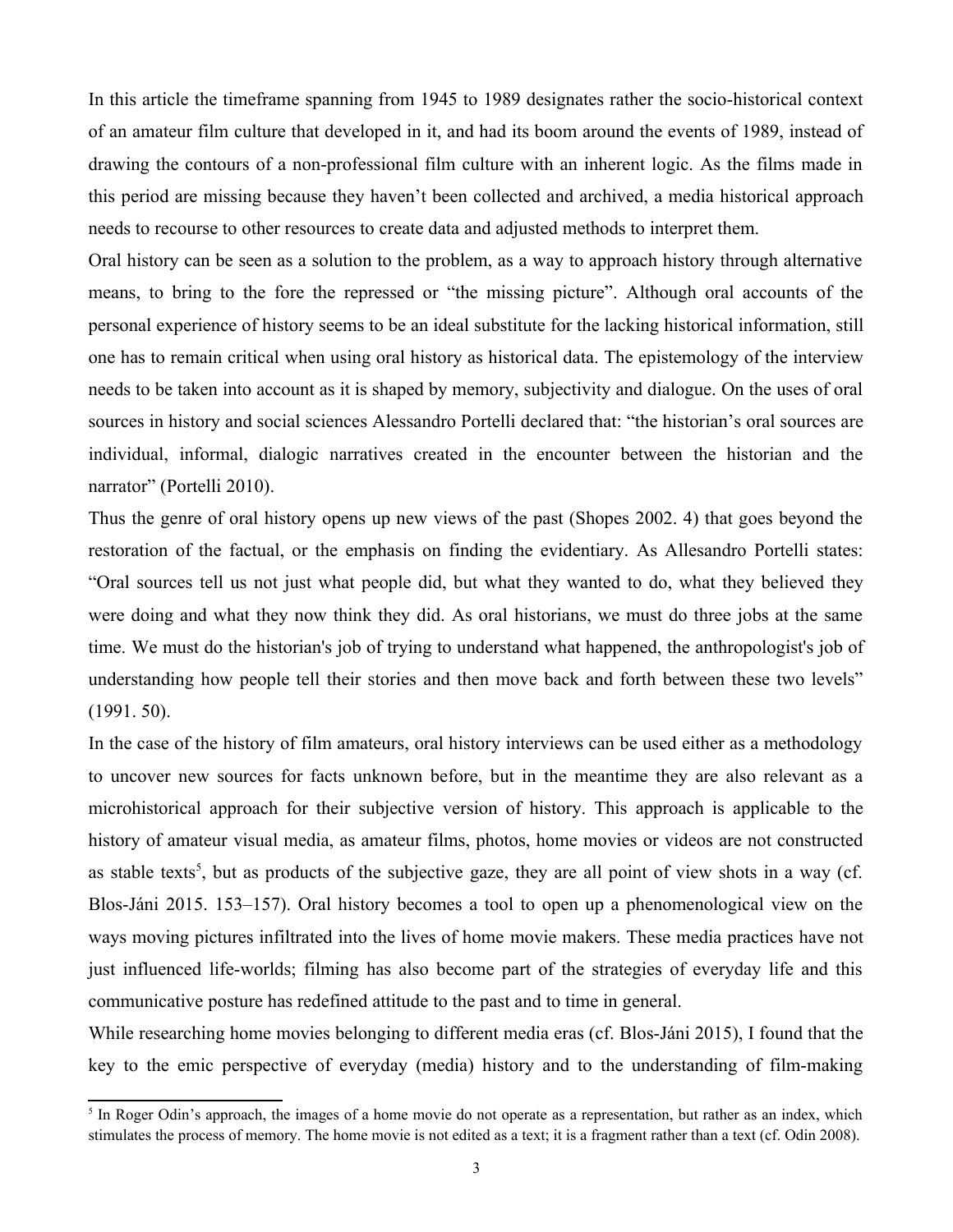practices lies in a concept which does not make a hierarchical distinction between the history of media and the study of socio-cultural contexts<sup>[6](#page-3-0)</sup>. Our everyday media life<sup>[7](#page-3-1)</sup> (and our everyday home movie) bears the traces of social and technological history and, as such, refers to objects, knowledge, practices and attitudes inherited from a culture already past, and passed on by informal means. Thus a compound interpretative position is needed to understand the formula of a media practice characteristic to a certain period, to collect and organize data about it, but in the mean time also to reveal the hidden meaning that is unconsciously enclosed in this media culture and is deeply rooted in the social. In order to reconstruct a media practice from the past one can use oral history as a source of data, but in a different stance oral history can become an interpretive approach to media history that creates a critical, pluralist version of the past. The following subchapters follow this dual logic: in the first version of the amateur media history under socialism oral history is being used as a source in the reconstruction of a "history from below", while the second version adopts a more critical stance towards the interviews, conflicting them with other interviews and written sources.

## **Amateur media history version 1: genealogical and subjective encounters with the medium of film during socialism**

This subchapter is an attempt at unfolding the amateur filmmaking practices of a specific family, the Haáz family's two generations while, in fact inquiring into how the filmmaking technologies of a given period (1945–1989) were built into a community's living space both physically and metaphorically. The starting point of this subchapter is that amateur films are embedded not only in the life of the individual, but also in the time of everyday life, in the history of representational forms and in macro contexts. In order to uncover the way the historical leaves its imprint on the personal an extensive oral

<span id="page-3-0"></span><sup>&</sup>lt;sup>6</sup> While the practice of home movies was theorised in the age of the celluloid film and nuclear family, the refinement of these approaches occurred at the beginning of the 1990s, with the emergence of video technology, and respectively with the appearance of the new media age. Looking at the various technological, historical and social dimensions of amateur media, I proposed a methodological framework combining the theoretical frameworks of media genealogy, of media domestication, remediation in order to analyze and demarcate periods in amateur filmmaking from Transylvania (cf. Blos-Jáni 2013a).

<span id="page-3-1"></span><sup>&</sup>lt;sup>7</sup> Lev Manovich introduced this term paraphrasing de Certeau: the practice of everyday life was replaced by the practice of everyday media life. As a result of the explosive dissemination of participatory culture, we have turned from media to social media (Manovich 2009. 319).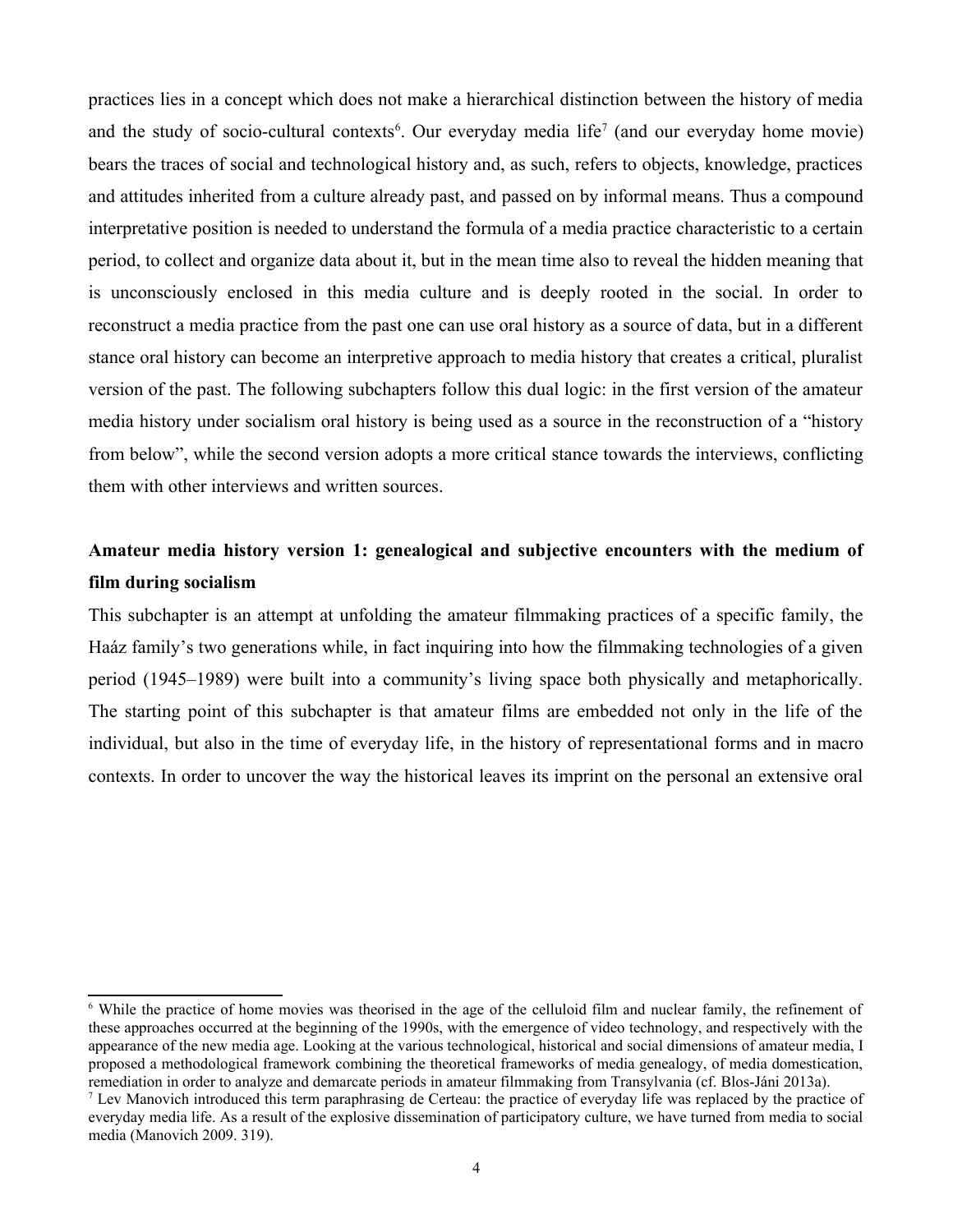history research was made with the members of a family and their social circle<sup>[8](#page-4-0)</sup> formed around a socialist cine club in Târgu Mureș, in the region of Transylvania, Romania.

Although this case may not be representative to Romanian amateur filmmaking in general, yet it is relevant as a microhistory project: it covers a type of media practice representative to no more than a city and a small collective, but the data available through the interviews gives an extra layer of depth to the data about filmmaking.

Through the history of the family and the history of the local film Club (and its leader, Ervin Schnedarek), we can explore the periods in the symbiosis of moving image and everyday life, and the changing domestication process of the medium of film. In the meantime attention will be paid to the impact of state regulation of amateur film collectives and equipment, on the fact that these domestication stories occurred in the socialist Romania. This case analysis may provide an anthropological/ethnographical perspective of the changes concerning the Romanian media landscape from the 1950s to the late 1980s.

**The history of the Haáz Family.** The home movie collection represents a connection between three generations of the family.<sup>[9](#page-4-1)</sup> The first generation had a short-term contact with filmmaking: Sándor Haáz Sen.<sup>[10](#page-4-2)</sup> studied fine arts in Cluj-Napoca and Budapest, where he obtained a degree as an art teacher and became acquainted with the folk dance movement. After the outbreak of World War II, he returned to Transylvania and became a teacher. Following the Second World War, he got married and had four children: Ferenc (b. 1951), Sándor Jr. (b. 1955), Katalin (b. 1957), and Judit (b. 1961).

The members of the second generation were born at the dawn of the socialist regime: they had different careers as demonstrated mostly by their attitudes towards the government in power. Two of them chose

<span id="page-4-0"></span><sup>&</sup>lt;sup>8</sup> The stories about filmmaking presented in this chapter are reconstructed by interviews made with several members of the family. In the August of 2011 I recorded an interview with Sándor Haáz Jr. (b. 1955), Ferenc Haáz (b. 1951), respectively in May 2002 and February 2011 with Vince Haáz (b. 1984). A genealogical tree of the family was made with the assistance of Judit Haáz (b. 1961). I initiated a conversation about the possibilities of the amateur filmmaker in socialism with the leader of the club, Ervin Schnedarek (1920–2008) in the February of 2007, and later on in February 2011 with his daughter, Erzsébet Evelyn Schnedarek (b. 1970) and with his former students and club members, Pál Keresztes (b. 1953) in August 2007 and Gyula Miholcsa (b. 1956) in July 2011. This attempt at reconstructing the media practices from the period of 1945-1989 was completed with an interview made in February 2011 with Márton Imecs (b. 1945), a connoisseur of amateur film techniques from Cluj Napoca.

<span id="page-4-1"></span><sup>9</sup> The family is of Hungarian descent, after WWII the Hungarian community of Romania became ethnic minority. This ethnic background influenced their culture, with special emphasis on ethnography. However, this did not play an important role in their media domestication during the 1960s and 1970s. That is why in the following I will not further elaborate on the family's ethnic belonging any further.

<span id="page-4-2"></span><sup>10</sup> For more details on Sándor Haáz Sr.'s autobiography, see the respective entry in the *Dictionary of Hungarian Literature in Romania*, Volume 2. (1991).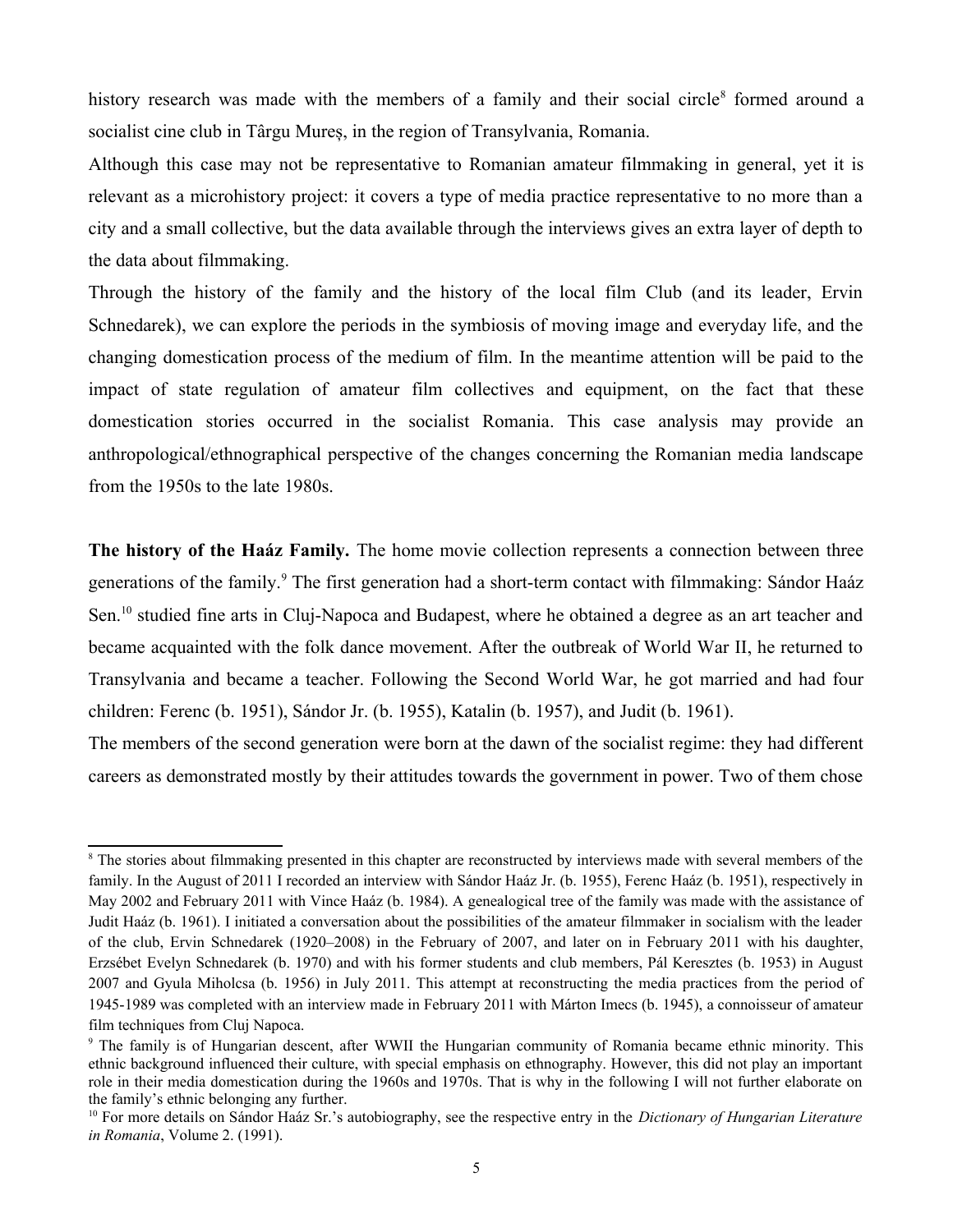to live within the confines of the regime: while Sándor Jr.<sup>[11](#page-5-0)</sup> became a music teacher and a children's choir organizer, Judit remained in her hometown and has been working as an engineer. Ferenc is an engineer, he immigrated to Hungary in 1979; Katalin became an architect, she fled abroad in 1987, and after living in several countries, she finally settled down in Germany. Three of the four siblings came into contact with filmmaking throughout their career: Sándor Jr., Ferenc, and Katalin. (this study focuses mostly on Sándor Jr., who became an amateur filmmaker in socialist Romania.)

The twelve children of the third generation were born and socialized in the country chosen as a residence by the members of the second generation. They also got into touch with amateur filmmaking in the 1990s.

## **The history of the media practices in the Haáz Family**

The tradition of drawing is stronger than filmmaking in the Haáz family, but Sándor Haáz Sen. preferred to use the photographic medium in documenting his private life**.** He started to delve into photography as a dance researcher in the 1960s when the film camera also became his working tool. He used several types of movie cameras: 2x8 and normal 8mm cameras made in Russia.

For the purpose of a slow-motion playback of the dance moves, the films for the dance ensemble were taken at a speed of 64 frames/second. The choreographer could not really have been well-versed in movie camera technology as the home movies of his children were shot with the speed of the dancerecording's. He took so-called slow-motion pictures, thus wasting a lot of raw material for an everyday scene from the daily game sessions of his children.<sup>[12](#page-5-1)</sup> Presumably, he recorded the family scene on an 8mm leftover from a dance shooting during the summer holidays, while the institution did not make use of the equipment. He must have kept his filming of the family secret from the institution as the film was not developed until many years later – they could not let it get into a state laboratory together with the dance-related recordings.

Filmmaking as such gained more ground in the life of the next generation. The story of the four siblings, who all settled down in different places, is all the more interesting because it gives us a picture not only of their voluntary filmmaking, but they also inform us of the social and ideological contexts that influenced the habitus of filmmaking as well as the media landscape that they personal living

<span id="page-5-0"></span><sup>&</sup>lt;sup>11</sup> He gives several accounts of his course of life:  $\frac{http://www.fili.ro/index.php?menu_id=199}{http://www.fili.ro/index.php?menu_id=199}$ . See the entry on him on the Wikipedia: [http://hu.wikipedia.org/wiki/Ha%C3%A1z\\_S%C3%A1ndor\\_%28karnagy%29.](http://hu.wikipedia.org/wiki/Ha%C3%A1z_S%C3%A1ndor_(karnagy))

<span id="page-5-1"></span> $12$ This home movie is not in a projectable condition and it hasn't been transposed to a digital format yet. According to Sándor Haáz Jr. the home movie consists of the following scene: 'we are sitting in our grandmother's garden, my mother is feeding my six-month-old sister, Jutka with bread and honey. I am sitting with my brother under a tree holding a stick and looking into the camera. Afterwards we run and jump over a cess pit. Then we are sitting on a long ladder, which is pulled around by our cousin, and we wave into the camera'.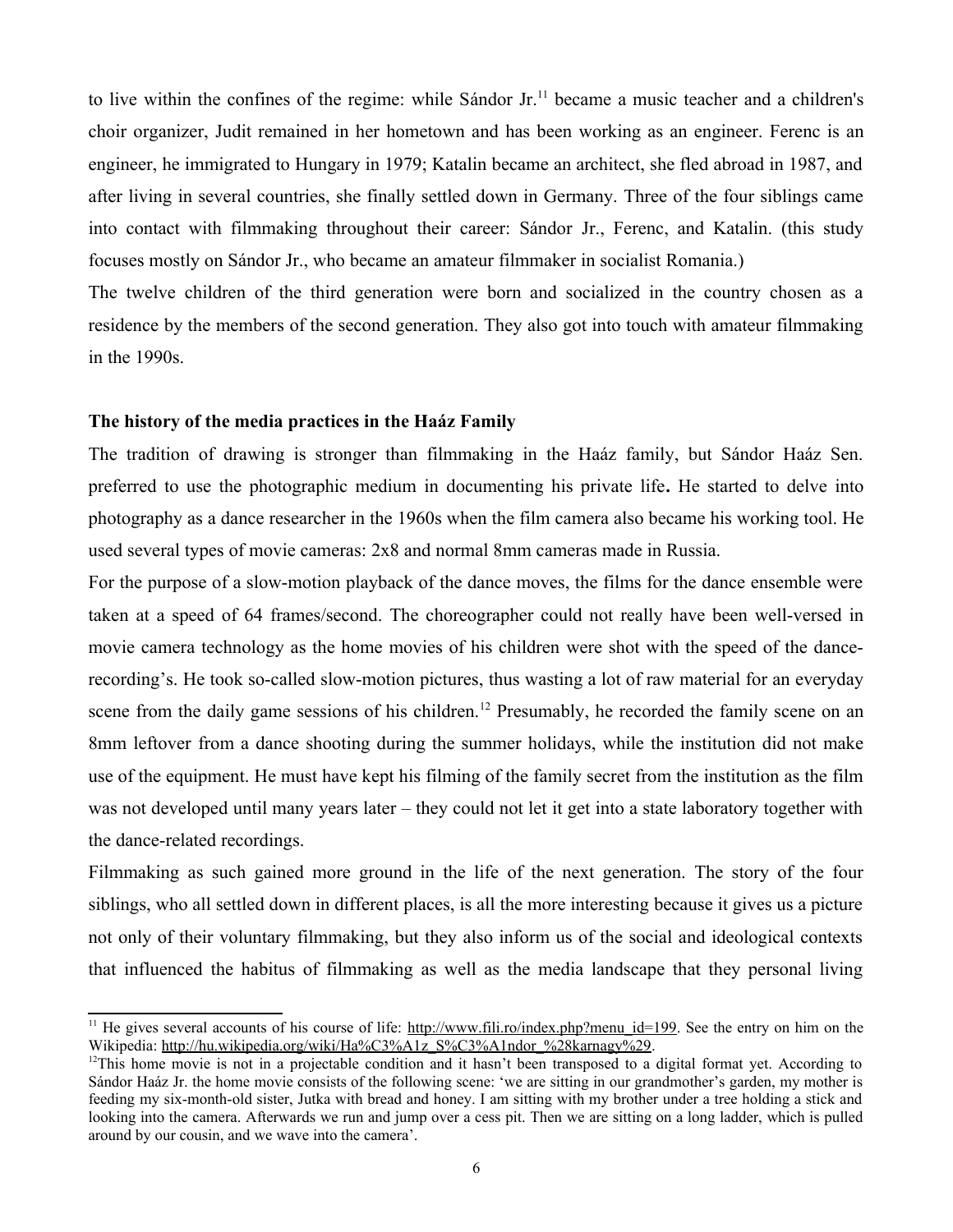spaces become part of. In other words, as cinematic technologies and the media become part of reality, so the individual's reality changes. Deliberately or not, we all become part of the media landscape and are implicitly faced with certain ideologies that structure our reality, that either make it accessible or simply exclude us from the institutions of representations**.** It so happened that while Sándor Jr. was getting acquainted with 8mm and super-8mm filmmaking in Târgu Mureş during the 1970s, Ferenc undertook filmmaking using the same technologies in the Budapest of the 1980s, and Katalin obtained a video camera, first, in Sweden during the 1990s, and then in Germany. While video technology was easily accessible in the western countries, in the Târgu Mureş of the seventies and the Budapest of the eighties, the chances of filmmaking were also a matter of people's social capital and tactics (namely: the ability to acquire one on the black market).

Sándor Haáz Jr. as a 14-year-old amateur photographer got into the cartoonist group led by Ervin Schnedarek in the Pioneers' Palace. In 1971 helped by Ervin Schnedarek, he developed the film his father had made ten years earlier. Encouraged by the large success of the family screening, he purchased his own cine-projector. He bought his first film camera from his savings at the age of sixteen in 1971. It was a Russian-made Sport1 camera which used 8mm film, which he used until 1975. At Ervin Schnedarek's suggestion, he replaced the film cameras with more efficient ones: by 1987, he had already purchased three cameras in total and received one as a gift.

Buying film stock was a complicated process at the beginning of the 1970s: he was given some reels as a gift from his Canadian relative (1971). He also purchased some himself during his travels abroad (Hungary, Slovakia) in 1973 and 1977, respectively. He screened homemade films and cartoons he had purchased during his trips at home and for his classmates.

Sándor Haáz Jr. was appointed music teacher in Harghita County in 1978. He did not stop making films: he recorded customs and the festivities, the children's choir he conducted**,** and his growing family. In order to do this he acquired his own developing equipment. His sister, who settled abroad, passed down a video player to him in 1987, which proved to be more popular than the film camera and projector, as it formed a community of late-night VHS-watchers. In the early nineties, he stopped making moving pictures and ever since he has become the collector and archivist of the footage connected to his work.

The filmmaking habitus of Sándor Haáz Jr. was mostly determined by the film club and his friendship with its leader. The club and its activities will be presented as a relevant context.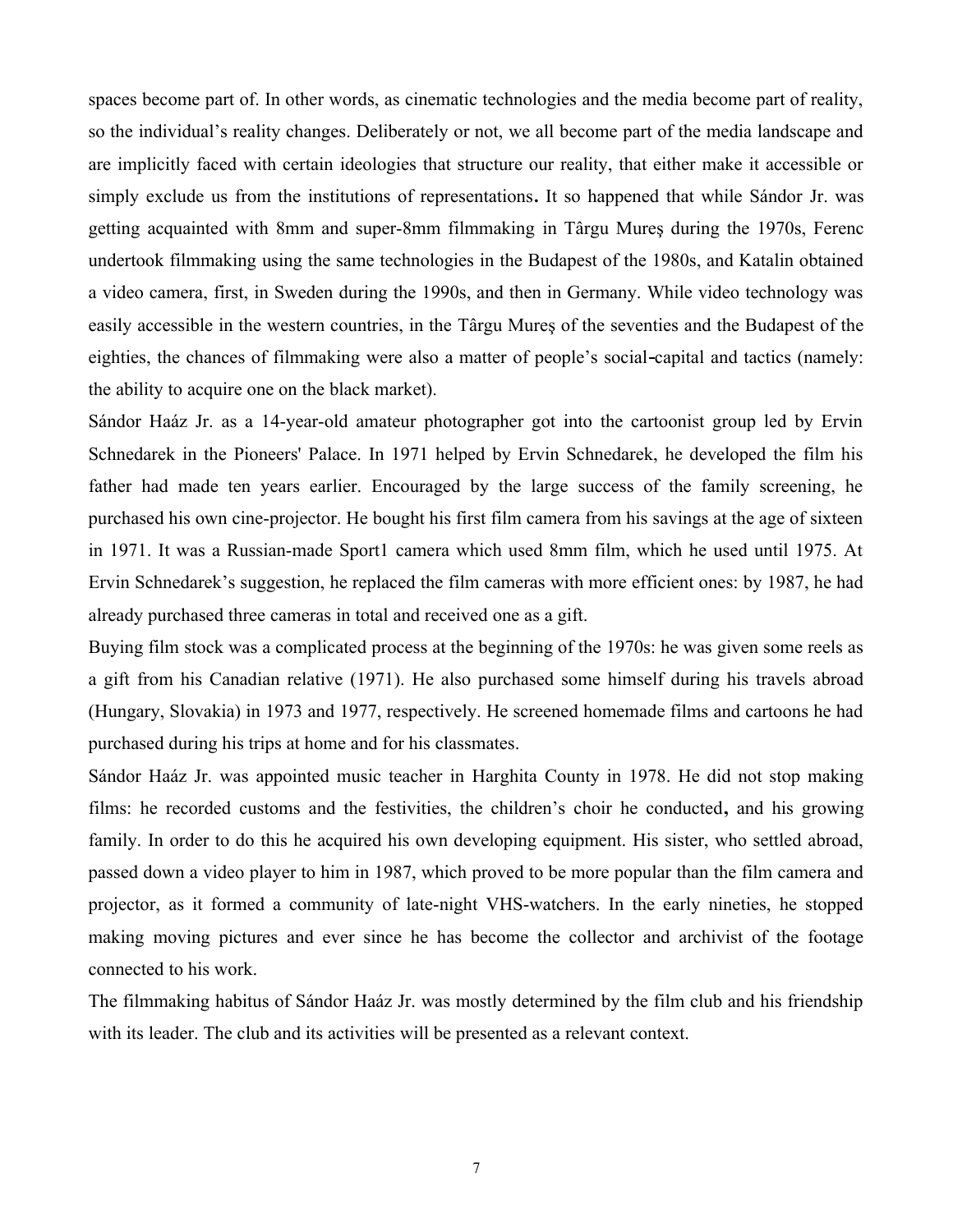Ervin Schnedarek's<sup>[13](#page-7-0)</sup> career represents the story of the self-educated filmmaker on the road towards becoming a professional. He had an interest in chemistry, photographic technique, mechanics, and electronics. After WW2 he was invited to teach<sup>[14](#page-7-1)</sup> at a school for projectionists and cameramen and at the Pioneers' Palace where he was charged with leading a film study group for school children. In the Pioneers' Palace, they produced both animated films<sup>[15](#page-7-2)</sup> and feature films.<sup>[16](#page-7-3)</sup> Together with friends interested in filmmaking, he founded a film club (*Cineclubul Mures*) in 1958[17](#page-7-4). Initially the club members' activities were limited to watching films and organizing further education courses. Later on, the community of filmgoers retrained itself to become a self-taught filmmaker community.

However, The Cultural Centre of the Syndicates did not provide full-scale support for the film club; the demand for propaganda films was the official reason for maintaining the club. On the club members' initiative, they produced documentaries, ethnographic films as well as artistic and experimental creations. These were screened on festivals of popular art and sometimes broadcasted on the Romanian National Television.

The activities of the club were closed down due to the events in December 1989. (Ervin Schnedarek had brought home a few films, but the materials stored in The Cultural Centre of the Syndicates were thrown to garbage.

Ervin Schnedarek and his club mates spoke about the film club as something that, first of all, gave access to a professional-technical environment, and in the meantime could serve as a framework for creativity and community regardless of age, ethnic, or social affiliation: "The film club was the remedy for communism. Now, what do I mean by this? My point is that I offered them an all-out recreation where everyone could forget about all the ideological study groups and turn to this wonderful thing, what cinematography is. So, they went there to relax, be invigorated, and be reborn".

<span id="page-7-0"></span><sup>&</sup>lt;sup>13</sup> I consider it important to make Ervin Schnedarek's career known as his story is, at the same time, one of an amateur filmmaker after the Second World War. When starting to write about his life, I made use of various sources: general articles on his works, texts written in his commemoration, and interviews I made with Ervin Schnedarek himself, his daughter, Evelin Schnedarek, and some of his students: Gyula Miholcsa, Sándor Haáz, and Pál Keresztes.

<span id="page-7-1"></span><sup>14</sup> Ervin Schnedarek's former students even wrote a commemoration for him when he died: *Népújság*, Vol. LXI. 8. (17095.) January 13. 2009).

<span id="page-7-2"></span><sup>&</sup>lt;sup>15</sup> With time, some of the members of the cartoonist study group (Sarolta Puskai, Annamária Toró) became professional animators.

<span id="page-7-3"></span><sup>&</sup>lt;sup>16</sup> Such a production was the Bobó series, remembered by Ervin Schnedarek's daughter in the following way: "Usually these were about school-related mischief and follies, the recording of which was wildly enjoyed by the children. At the time they used rudimentary instruments. Bobó was always at the point of failing classes, and even in reality, he didn't have to pretend much. The subject was always Bobó being bored at classes, falling asleep and dreaming. Or he dreamt that the teacher was very beautiful and he wanted to kiss her, or he dreamt that he was running in a jungle, gnawing on a bone. So they went to the slaughterhouse, asked for a leg bone and convinced my reluctant mother to cook it" (Evelin Schnedarek).

<span id="page-7-4"></span> $17$  The year of founding shows correspondence with the appearance of amateur film clubs in Soviet Russia around 1957 described by Maria Vinogradova (2010).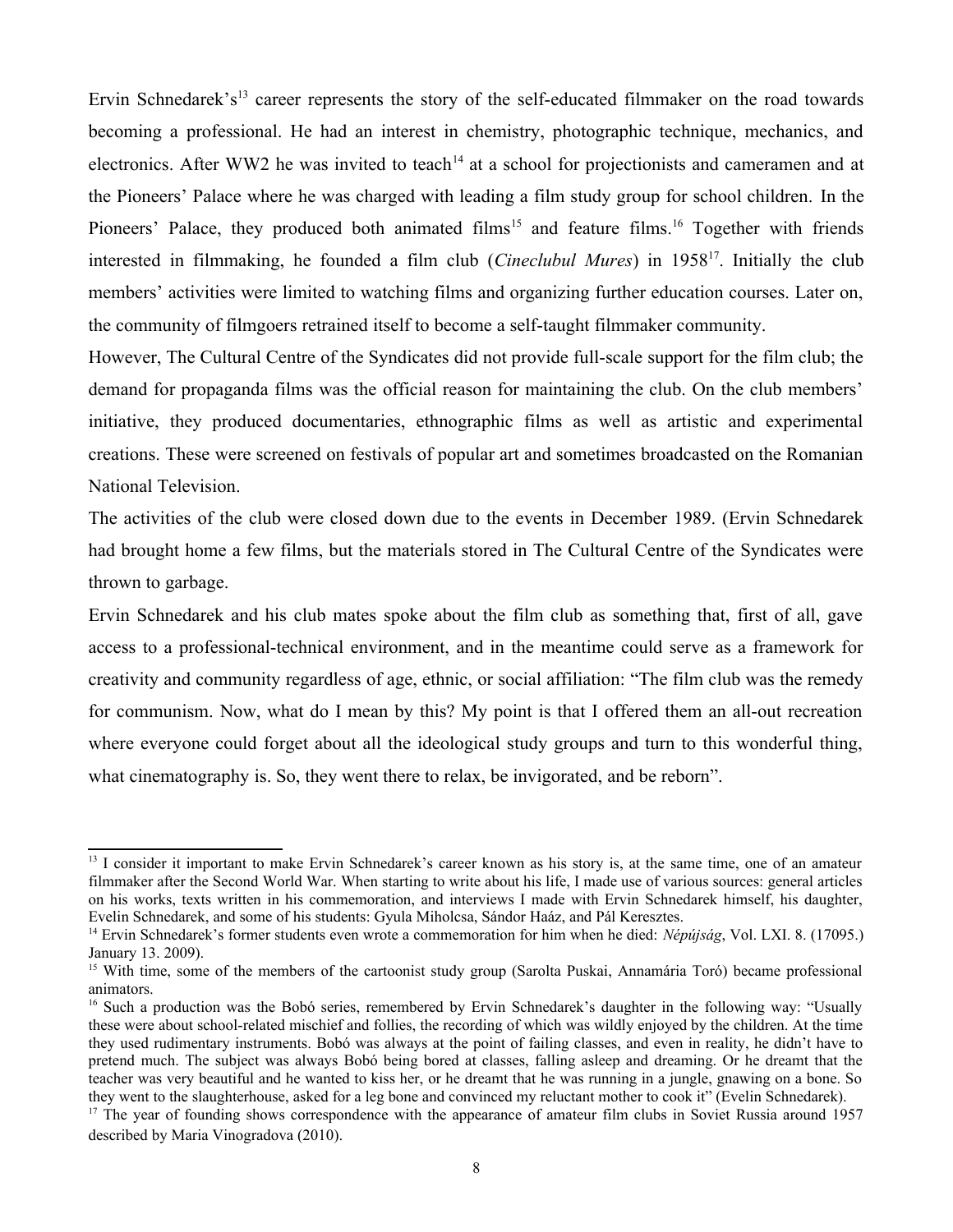Interviews with former members reveal that Ervin Schnedarek was not solely a club leader; he was looked upon as an institution that was ready to give good advice and provide everyone with technical equipment.

The stories about aquiring the film camera are symptomatic of those times: they speak of the opportunities that presented themselves in the 1950s and 1960s. The wider context, the functioning of the regime may be caught on the hop through these tactics adopted to get hold of a camera. It appears that people who could lay their hands on a camera could do so partly because of the nature of their profession. The technical apparatus necessary for shooting, developing, and screening a film was highly centralized: certain institutions controlled them, even if they did not know how to use them. The centralization of technology did not affect the institutional framework alone but also resulted in setting up a hierarchy of localities: filmmaking and technological infrastructure was mostly centralized in Bucharest while people living in provincial areas had to carry out the acquisitions through their social network.

According to Sándor Haáz Jr., in the 1970s one could buy only second-hand cameras and the transaction had to be kept secret: Mr. Schnedarek functioned as a sort of central commission shop for selling these used cameras on commission. Upon returning from an overseas delegation, people (for example, doctors or diplomats) would often sell their movie cameras to Mr. Schnedarek so that possessing a recording device at home would not call any unwanted attention to themselves on the part of the regime.

Ordinary people's possession of film cameras – just like of any other type of communication technologies – was considered a subversive act and as such, suspicious in the eyes of those in power: Sándor Haáz Jr. related other examples of suspected subversion**:** 'Well, back then, anyone making a film was suspicious. The cine camera and the typewriter! They went crazy about typewriters. If someone had a typewriter at home, house searches were carried out, teeth were knocked out, and who knows what else. Video (players), colour TVs, etc. were confiscated between 1985 and 1990.'

By the end of the 1970s, film cameras had become a commodity as they became available in the shops: mostly Soviet-made Quartz cameras were brought in. Until the beginning of the 1980s, raw materials were available although developing films was still a problem: there were no commercial places to take film. Instead, processing was done by certain state institutions equipped with laboratories and developing chemicals. Private individuals could only get into these facilities through the help of personal contacts: Ervin Schnedarek would fulfil such a role until 1989.[18](#page-8-0)

<span id="page-8-0"></span><sup>&</sup>lt;sup>18</sup> Márton Imecs, as the employee of the Museum, fulfilled a similar role as a laboratory technician in Cluj-Napoca.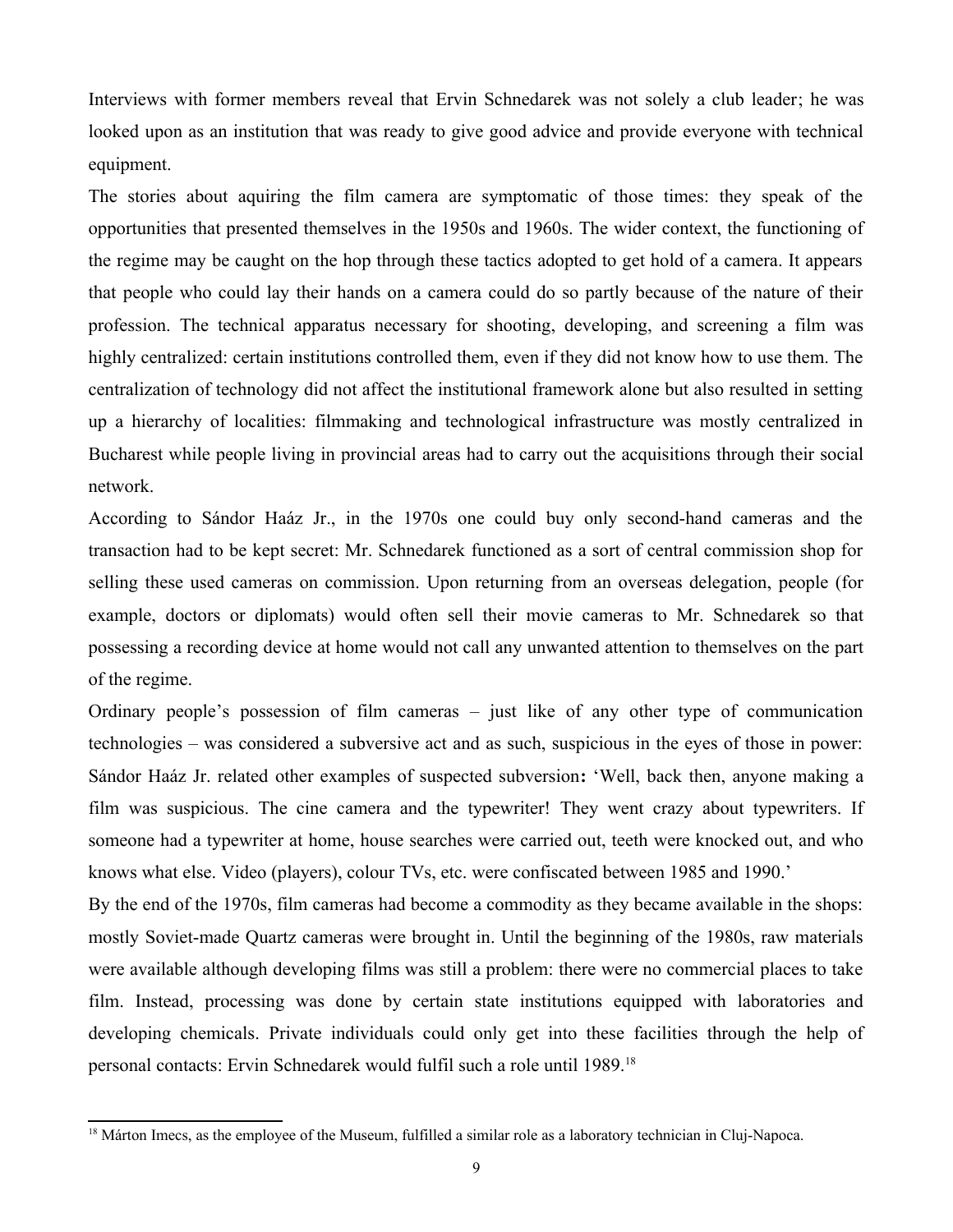Thus, the films of the Haáz family's first generation (just as Ervin Schnedarek's story) represent a script for media domestication that was possible in Târgu Mureş in the two decades following the Second World War. The camera got into the family home through the intervention of the head of the family, and it worked its way into the lives of the next two generations. Characteristic to the period is how they had access to a movie camera through their occupational obligations and different professions (ethnographer, projectionist, instructor, and painter), as well as the assistance of certain relationships. Although the dance instructor's act of recording his children in 1962 was an isolated incidence, it is

still representative of the media users' stories that speak of actions taken despite the supervision of the public institutions. Sándor Haáz Sr.'s and his contemporaries' filmmaking habitus is inseparable from the stories of centralization and supervision that accompany the communication technologies in the 1950s and 1960s of Romania. The stories of the film cameras his son acquired give us a further insight into the 1970s as a sequel to its previous episodes. Behind the vicissitudes of obtaining the second-hand cameras and hard-to-get film stock, we can recognize the story of an even more intensive supervision exerted over the communication technologies, which must have compelled individuals to an increased use of manoeuvring/tactics. His attitude is not that of a consumption-oriented individual: he did not acquire technology by purchasing it in shops but through the support of his social connections.

Through Sándor Haáz Jr.'s and Ervin Schnedarek's stories, we are introduced to a further chapter in the era of the Romanian socialist regime while its internal division also gets into the limelight. The cartoonist group, as well as the Cineclub provided a formal framework for filmmaking until 1990, one that could meet the promotional objectives of the regime's ideas of education and popular art in the same way as the amateur film festivals organized nation-wide. However, the club members' commitment and gradual professionalization were shaped by the informal relationships and not the production of knowledge imposed from above.

Recording family life as well as using the medium of moving images for creative purposes are all modalities that follow up pre-existing media practices. However, media use amidst the strict supervisory conditions and the domestication of film may be considered a specificity of the age. After all, the stories about the troublesome ways of acquiring movie cameras and film stock give us an insight into the identity and prestige attached to the medium. In addition, the prestige of the medium was also amplified by the prevailing system of power as well as the semi-professional activities of those committed to creating the right conditions for filmmaking. Thus in this case the medium of film constitutes a part of reality: practising it and gaining access to being worth every risk and effort. It is a force that can create and sustain communities, shape people's relationships, and influence individual careers and the process of professionalization.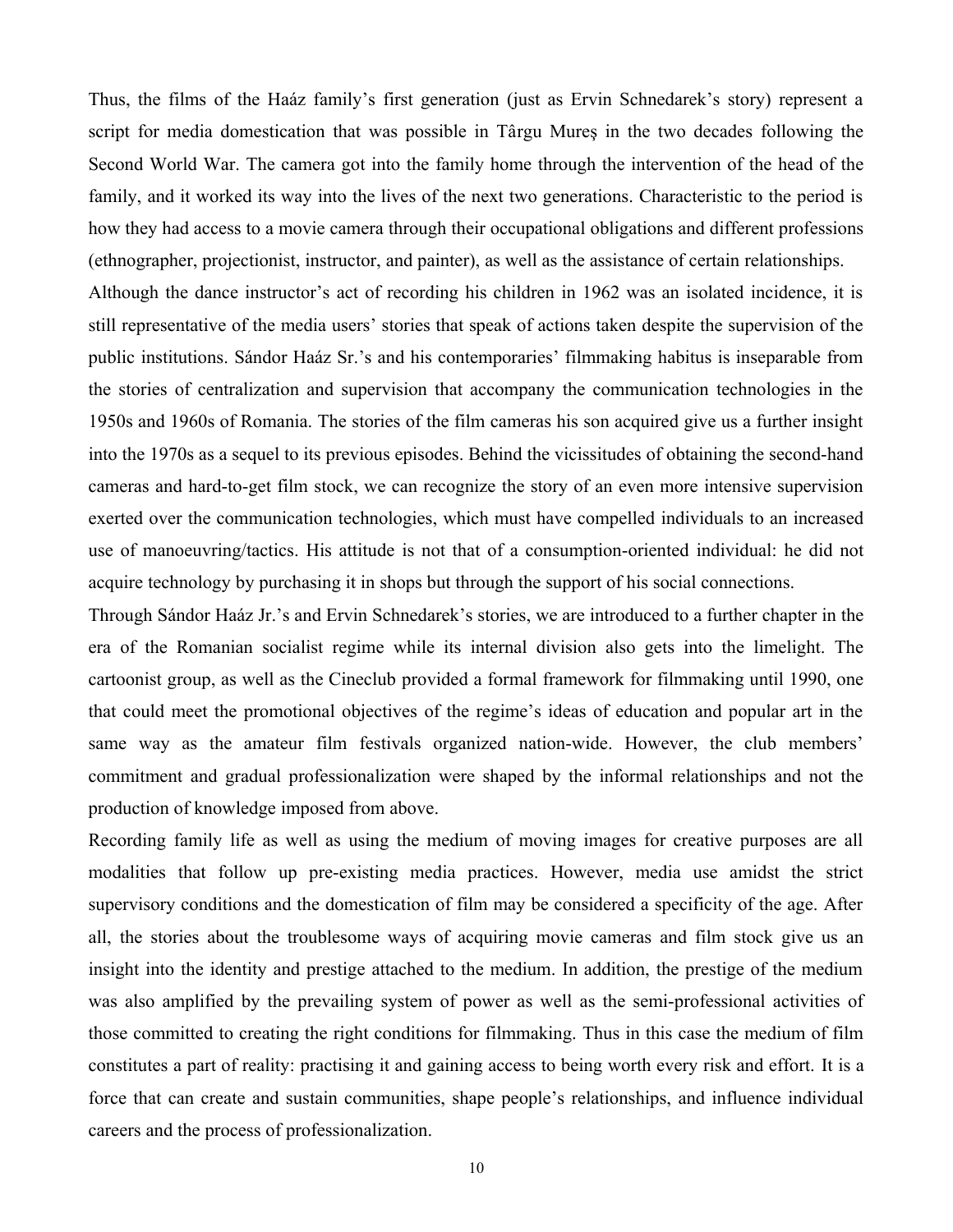#### **Amateur media history version 2. Institutionalised encounters with filmmaking**

Hopefully the previous chapter demonstrated how a personal experience can represent something deeply social and historical. While the value of these autobiographical accounts is indisputable as a resource for a phenomenological approach to the past, still there are problems with using them as historical sources. There is always the question of bias which arises from this method, but what is more important to take into consideration in the case of 'amateur film history from below' is the fact that the highly subjective perspective of the interview tends to exaggerate the individual agency and conceals the functioning of political and cultural power. Thus, interviews foreground a historical consciousness developed as a result of life experiences, and construct the identity of the speaker as an active entity within the circumstances of history.

All the while the stories about manoeuvring and tactics recount the success of the individual facing the obstructions of a suppressive social system, paradoxically, the workings of the dominant political and cultural powers get obscured. In order to dissolve this paradoxical situation, research interested in the excavation of a historical past must consider the question of bias when using oral history interviews to fill in the gaps of the historical narrative. In this reasoning the acknowledgement of bias does not happen in order to undermine the truth claim of the previously discussed interviews, but rather with the purpose of understanding the past as a plethora of discourses that coexisted at a certain moment in time. It is not a sense of insufficiency with the first version that legitimates this second approach, but rather a development in the process of the research: while finding the case of the Haáz family and of Ervin Schnedarek a very satisfactory story in understanding the identity of a medium in a historical period, new research has been made in order to extend the database about the Târgu Mureș cineclub and pioneer film club with information about other Romanian cities and amateur movements. New interviews were made with amateur filmmakers from Cluj-Napoca and Baia Mare, and new documents came to the fore with respect to the cineamateurs from Oțelul Roșu and Arad.

#### **Competing versions? – making sense of contradictory interviews**

The new interviews challenged some of the statements made by the former members of the Târgu Mureș cineclub. The stories about acquiring the film camera were mainly similar: both interviewees remembered that Russian technology was available in shops selling photographic equipment and it was more or less affordable (a super8 camera cost as much as a month salary), one of them bought a new one, and the other person procured a Braun camera made in Germany from the black Market. These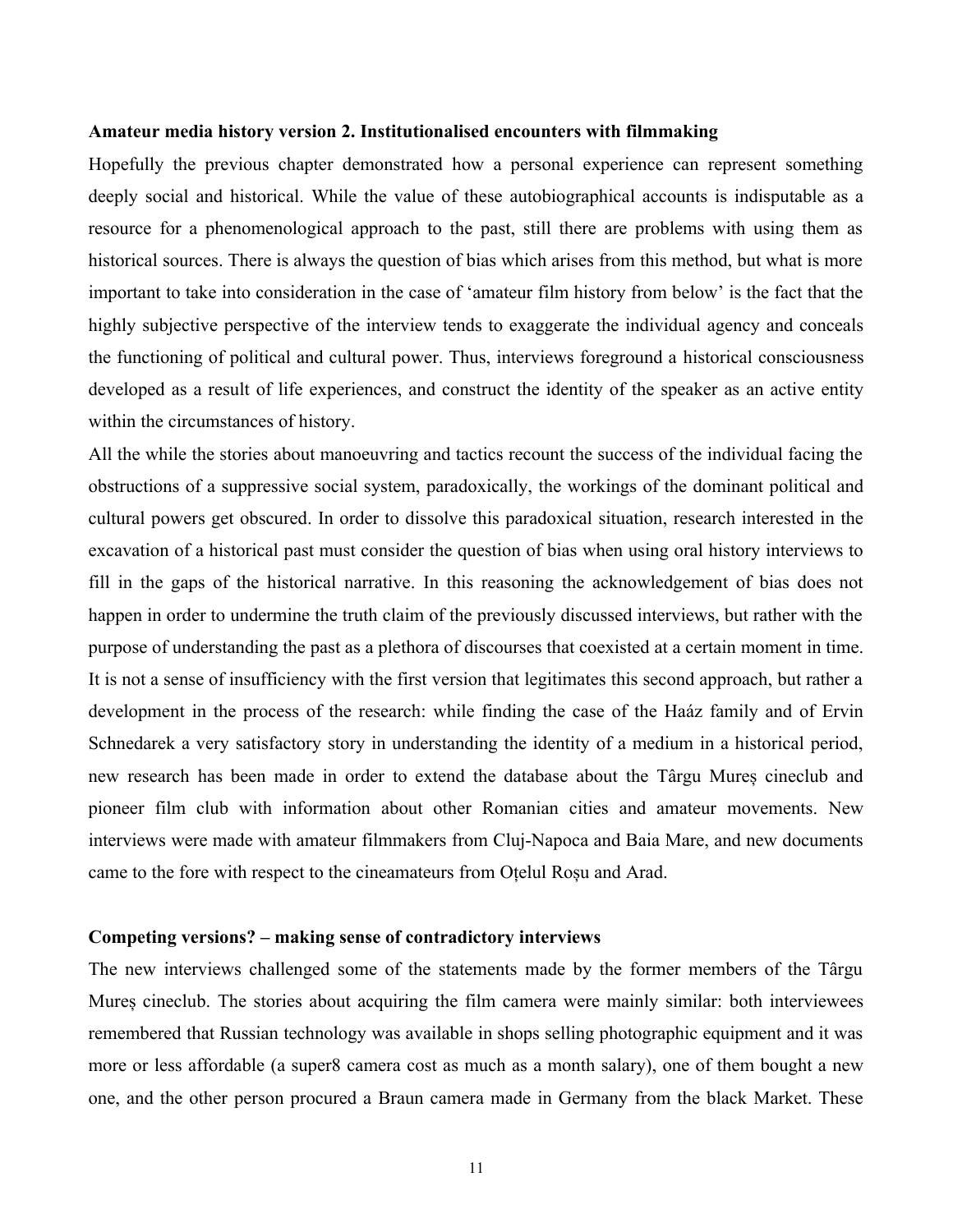amateurs didn't emphasize as much the restrictions of the socialist system on the amateurs or the hidden censorship regarding the use of technologies.

Mária Tóth, the amateur filmmaker from Cluj-Napoca, worked as a school teacher, and gained knowledge about the basics of filmmaking by attending a course, however she didn't become a member of a cineclub (according to her the amateur film movement wasn't too popular in the city), but rather worked alone. Most of her films immortalized touristic experiences, but a few short fiction films were made as well, which participated with success in the Romanian amateur film festival circuit, winning prizes. As this was her only connection with the institutionalized amateurs, her account depicts a relative freedom that a film camera owner might have enjoyed. Her interest in filmmaking dropped with the advent of video cameras, as the super8 technology became obsolete, and more difficult to process.

The cineamateur from Baia Mare, Tibor Schneider was in fact a self-taught filmmaker: besides getting some advice from a schoolmate's father, he learned how to use the camera from how-to-do-it educational books. According to this account in the city of Baia Mare there was a cineclub that functioned in the institutional framework of the House of Youth (which was conceived as a recreational and training center specialized in arts and crafts) and a club operated by a university which hosted a student film festival as well. In the early 1980s, after returning home from the compulsory military service, this self-taught filmmaker found out that the cineclub from the House of Youth was left unattended, as the former leader of the film club became a TV professional in Cluj-Napoca. Resorting to ingenious tactics the independent amateur restarted the film club: together with his friends he organized a fake film society consisting of seven people in order to convince the institution that cineamateurism has revived. After gaining access to the infrastructure, he remained the solo member of the club until 1990, when the building was vandalized first, then the institution privatized. Later on he became a professional television collaborator as well.

Although his strategical, tactical behaviour is reminiscent of the accounts from Târgu Mureș, this person also didn't remember filmmaking as a highly controlled, surveyed activity. According to him, filming around sites with specific state interest was indeed prohibited or at least stirred suspicion, but using the film camera within the confines of the private sphere or in nature during hiking was not an issue.

In order to understand the correspondences and contradictions of these different amateur cineaste stories, one must perform a critique, or discourse analysis of oral history interviews. Comparing the stories of Haáz, Tóth and Schneider, the differences bring to the fore the following variable: the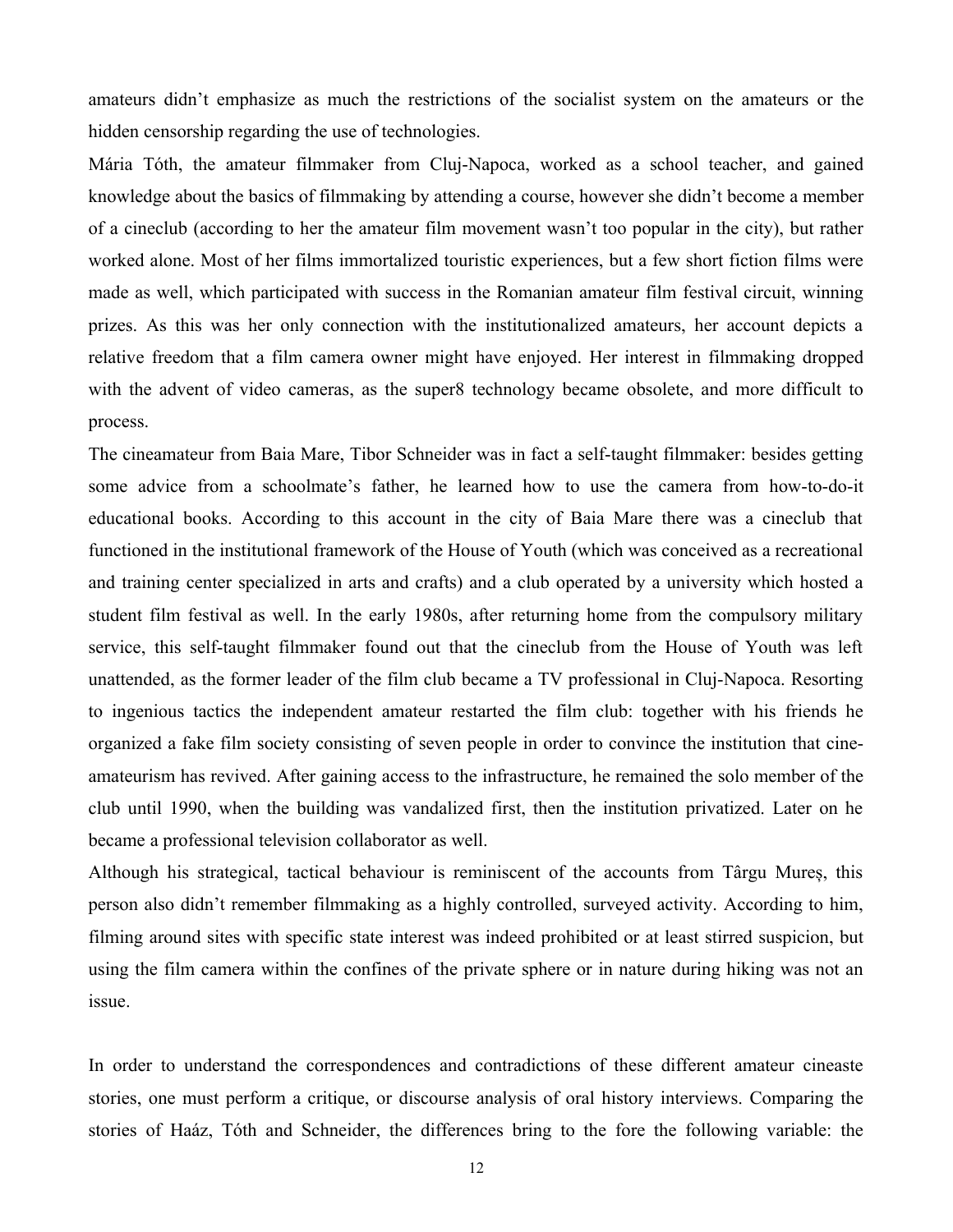adherence to a film club of an institution, or any kind of collective versus acting alone as an independent filmmaker; being educated within the confines of an institution versus being a self-taught filmmaker. It seems that the attitudes toward filmmaking are similar, the medium of film is surrounded by excitement and devotion, but the ways these persons contextualize their experiences differ. Those who were active participants of a filmclub within an institution, tended to project their experiences about the oppressive nature of institutions or state control. In these stories the successfully finished and screened films are considered to be stories about success in overcoming the obstructions of those times, or confer a sense of belonging to a friendly group. Meanwhile, those who didn't really become members of a collective tend to present themselves as apolitical filmmakers, who managed to remain invisible in the culture of surveillance precisely through this neutrality. Thus, there is an implicit bias in each of the stories: either as an intention to state the sense of discontent and triumph of the individual challenged by the circumstances of the past, or as an intention to express the autonomy of the individual in a controlled world (but, of course, only by playing according to the rules).

#### **From the individual perspectives to handbooks and institutions**

As the topic of the individuals collaborating within institutions rises, new types of source-materials can be used to complement the "big picture".

How-to-do-it manuals can be considered as an important type of source-material, which was widely available in the bookshops of the country. As we have seen it, these books could be used as a substitute for institutional education, but they could also be used by club activists. We don't know precisely how these books were used, or how seriously their advice was followed, even so these texts can be regarded as the official versions of how a piece of technology should be used, or how a film should be constructed. Research may even consider these texts as institutions in themselves, as they define a set of rules, adjusted to the aesthetic norms of those times.

By scrutinizing 11 volumes<sup>[19](#page-12-0)</sup> written for amateurs between 1967 and 1984, an interesting common feature comes to the fore: the books containing 120–250 pages are mostly about the techniques, optics and chemistry related to different stages of film production. There is a huge space dedicated to cameras and elements of film language, and just a few pages about the recommended topics to be filmed, as if these handbooks were designed for engineers or a reader trained in formal sciences. As part of the subchapter discussing the different subgenres of the amateur films, Bălțatu writes the following: "the documentary needs time and patience, ingenuity and creativity. The filmmaker should know the subject

<span id="page-12-0"></span><sup>&</sup>lt;sup>19</sup> The books are the following: Bălțatu 1967; Boyer–Galceran–Hemardinquer et alii 1970 (5 volumes); Pop–Codăuș 1976 (2 volumes); Musceleanu 1982 and 1984 (3 volumes).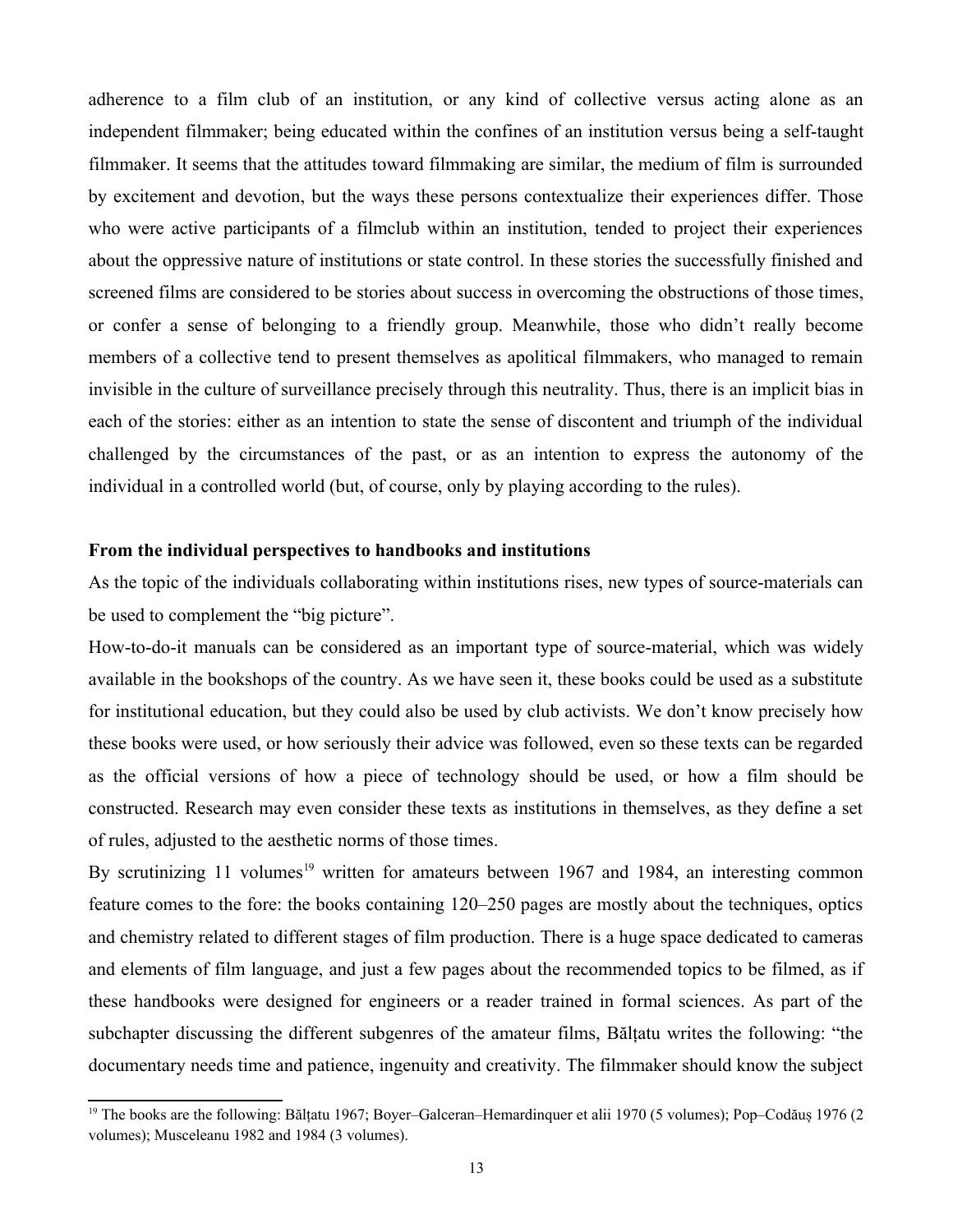well, and know how to animate it to make it interesting. As film subject anything could be chosen: the activity of a large construction site, the turmoil of a big city, the description of a region, the course of a river, of a local industry, the intimacy of a musician or a painter, the conjuring of the past of the city where the amateur spends his holiday, or of a day from the life of his village beginning with the song of the rooster, until sunset. In order to obtain a lively, interesting film, it needs to be well prepared and executed, on the basis of a detailed script" (Bălțatu 1967. 61).

Although most of the books enumerate reportage films, home movies, tourist films and documentaries as the most frequent genres of the amateurs, these are not described with the notions of authenticity and contingency that we know today. The term authenticity is often used in these educational descriptions, meaning the filming of live events or the spontaneity of the subjects. But each author emphasizes the importance of editing and directing of documentaries, and in order avoid boredom, these films don't suppose to expose accidental scenes from life: "the fact shouldn't be forgotten that even an amateur film is film, that is, art. Neither type of documentary should settle for a superficial, declarative registration of reality, instead it should stir emotions with artistic means, avoiding boredom and annoyance" (Pop–Codăuș 1976. 28).

Behind sentences as this the workings of the ideology can be felt, even if disguised as a presentation of an artistic discourse. In these handbooks 'real' is defined as a highly constructed artistic vision, but also as a series of don'ts. The long take, the presentation of raw reality, the interest in the contingent are forms that should be avoided, thus a certain potential of the filmic medium is reduced, or *tamed* as Simina Bădică suggests, with respect to the lack of documentary photographs in Socialist Romania (Bădică 2012. 59). With the subtle guidance towards artistic endeavours, the documentary films (and the cinematic medium as well) is deprived of its power, at least in these institutionalized ways of how to use the medium.

Information about the institutions that acted as hosts of the photo-cineclubs can also shed new light on the history of the amateur film movement in Romania. Surprisingly, one of the handbooks has a short chapter on the Romanian amateur movement, and according to this the first cineclub emerged in 1957 in the Student's House of Culture in Bucharest (Pop–Codăus 1976. 103). Other online sources<sup>[20](#page-13-0)</sup> also mention 1957 as the year when the first film clubs in Braşov and Timişoara were founded within a tractor factory and respectively, in the cultural centre of the Romanian Railway company. Based on the available information, the amateur photo- and the cineclubs functioned within cultural institutions,

<span id="page-13-0"></span><sup>&</sup>lt;sup>20</sup> This data appears on the website of a mayor's office from Bucharest:  $\frac{http://www.ps2-ro/www/ps2/stiri/1002/index.php?}$ [action=results&poll\\_ident=9](http://www.ps2.ro/www/ps2/stiri/1002/index.php?action=results&poll_ident=9) (last accessed on 5th of April 2016).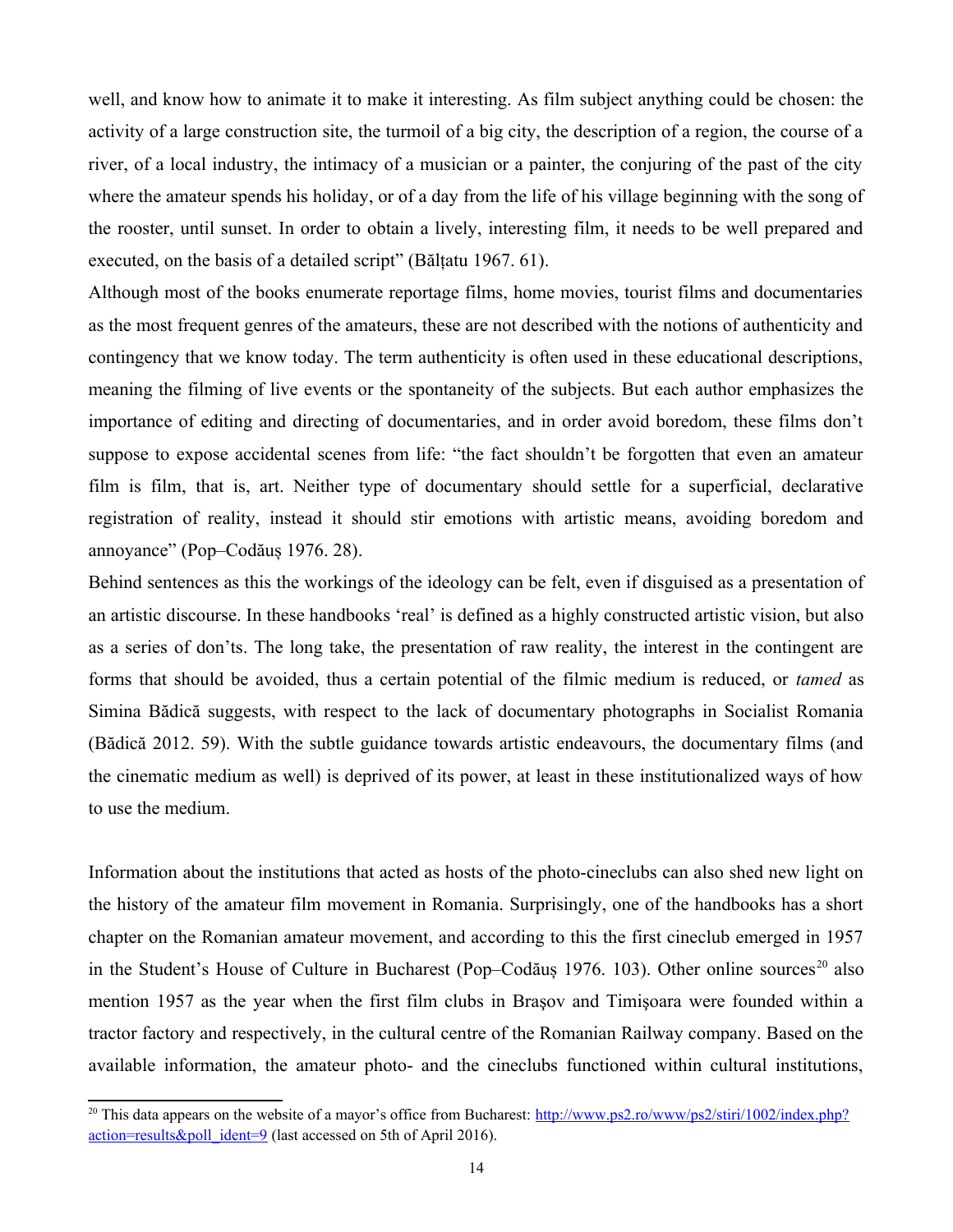schools and universities and factories. In factories the technical equipment was procured by the workers syndicate. Curiously, the cineclub-life was recently picked up by Romanian filmmakers: the story of a recent Romanian feature film entitled *Adalabert's Dream* (*Visul lui Adalbert*, 2011, dir. by Gabriel Achim) revolves around the making and screening of an amateur film for the workers of a factory.

Among the factory clubs, the one founded in 1960 in Oțelul Roșu (jud. Timiș) proved to be the most endurable.<sup>[21](#page-14-0)</sup> Although the hosting factory doesn't exist anymore, the club members are still active, they organize screenings and run a website ( $\frac{http://ancin.ro.}{http://ancin.ro.}$  last accessed on the 5<sup>th</sup> of April 2016). On their webpage next to photographs documenting the club's life, a document is uploaded containing the list of the cineclubs participating in the first national festival for amateur cineastes that took place in Bucharest 1969. As reported by this document, a total of 143 films were presented, made by 47 cineclubs from 38 localities. Among these clubs 29 worked under the aegis of a factory, 9 were frequented by students and 11 were part of a cultural institution. There are also indications of other local film festivals that took place throughout the years. What is rather outstanding about this data is the fact that the Romanian amateur film movement appears to be a really popular movement, an activity pursued by masses. All the while the previously analyzed interviews suggested that amateur filmmaking wasn't a widespread practice, nor highly institutionalised, these written documents suggest otherwise.

A valuable addition to the list of cineclubs is a sociological survey made between 1973 and 1974, presented briefly at the end of a handbook (Pop–Codăuș 1976. 104–107). The survey was conducted on 90 people activating within 8 different filmmaker collectives in Bucharest. According to this, amateur filmmaking was a gendered affair (70% male and 30% female), most of the cineastes were aged between 19 and 30 years (70,02%), and were students (36,6%) who generally spent 6 hours/week in the cineclub. Most of them became film amateurs in order to have an artistic preoccupation (35,5%) or just to be educated in the cinematic culture (35,3%). A fun fact brought to light by this survey is, that a large number of them didn't go to the cinema, didn't watch movies (33,3%).

The photos recently uploaded to the website of this surviving club reveal new information about the international relations that his members enjoyed thanks to the amateur film movement during the socialist years. It seems that the club from Oțelul Roșu was a very active one, and soon its members became visitors at the festivals organized by UNICA.<sup>[22](#page-14-1)</sup> On self-funded journeys, the amateurs form

<span id="page-14-0"></span><sup>&</sup>lt;sup>21</sup> The owner of the website is in fact the National Association of Romanian Cineclubs (Asociația Națională a Cinecluburilor din România), which in fact works as an association of the former clubs in the county of Timiș.

<span id="page-14-1"></span><sup>&</sup>lt;sup>22</sup> The organization Union Internationale du Cinéma d'Amateur was founded in 1937. Romania wasn't a member of this organization, but the amateur cineastes were longing for a possibility to participate in it.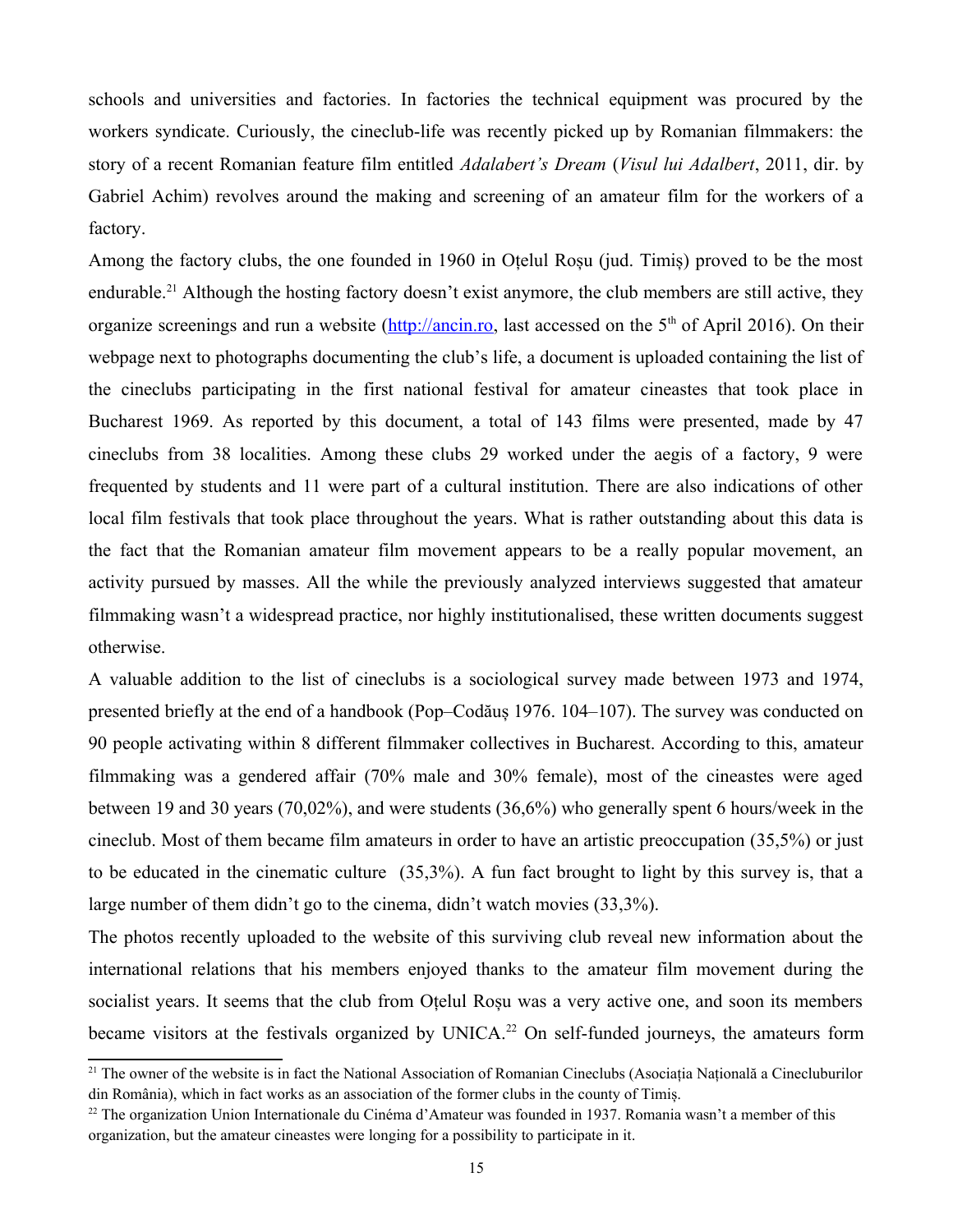Oțelul Roșu visited the festivals in the following countries: Dubrovnik (Yugoslavia) in 1965, Marianske Lazne (Czechoslovakia) in 1966, Sant Feliu de Guixols (Spain) in 1967, Luxembourg (Luxemburg) in 1969, Baden (Switzerland) in 1980, Siófok (Hungary) in 1981, Aachen (Germany) in 1982, Saint Nazaire (France) in 1983, Karl-Marx Stadt (GDR) in 1984. During one of the excursions to Aachen, one of the founding members of club, Emil Mateiaș decided not to return home. Thus the amateur film movement indirectly gave him the opportunity to immigrate to Germany with his family. Others benefitted from these international excursions as well: the photographs show the people exploring the cityscapes, and women are often represented while shopping.

## **Conclusions**

All the difficulties of historicizing the Romanian amateur film movement probably cannot be answered/resolved by this article alone. The research conducted for this article tried to tell the story of the socialist cineclubs, by putting together bits and pieces, by discovering where to look when there are no films to look at. The fragments of the story were excavated with different methods, that is why the process of sewing together the pieces demanded reflection. Another purpose for the reflexive use of methodologies was to dissolve the slightly contradicting stories about filmmaking and to combine them as adhering to different epistemological stances.

Beyond the epistemological questions, the purpose of this analysis was to present the significance of the media practices of the people who were engaged in using and domesticating moving images in the period between 1945 and 1989. All the data presented in the article seem to nuance the big historical tableau, and certain differences come to the surface. The source materials suggest many things: that amateur filmmaking in Romania was an uneven practice, and certain clubs or cities excelled in their activity more than others; there were different degrees of institutionalization: there were highly collaborative projects within factories and cultural institutions, but independent filmmakers sometimes worked alone. More research is needed to have a clearer picture about the coexisting types of filmmaking, but in spite of the different versions one thing seems to be constant in these stories: the admiration and excitement when talking about the medium of film. This "respectful" identity of the cinematic medium is already a thing of the past, but it seems to be the common denominator of the amateurs making films during communism.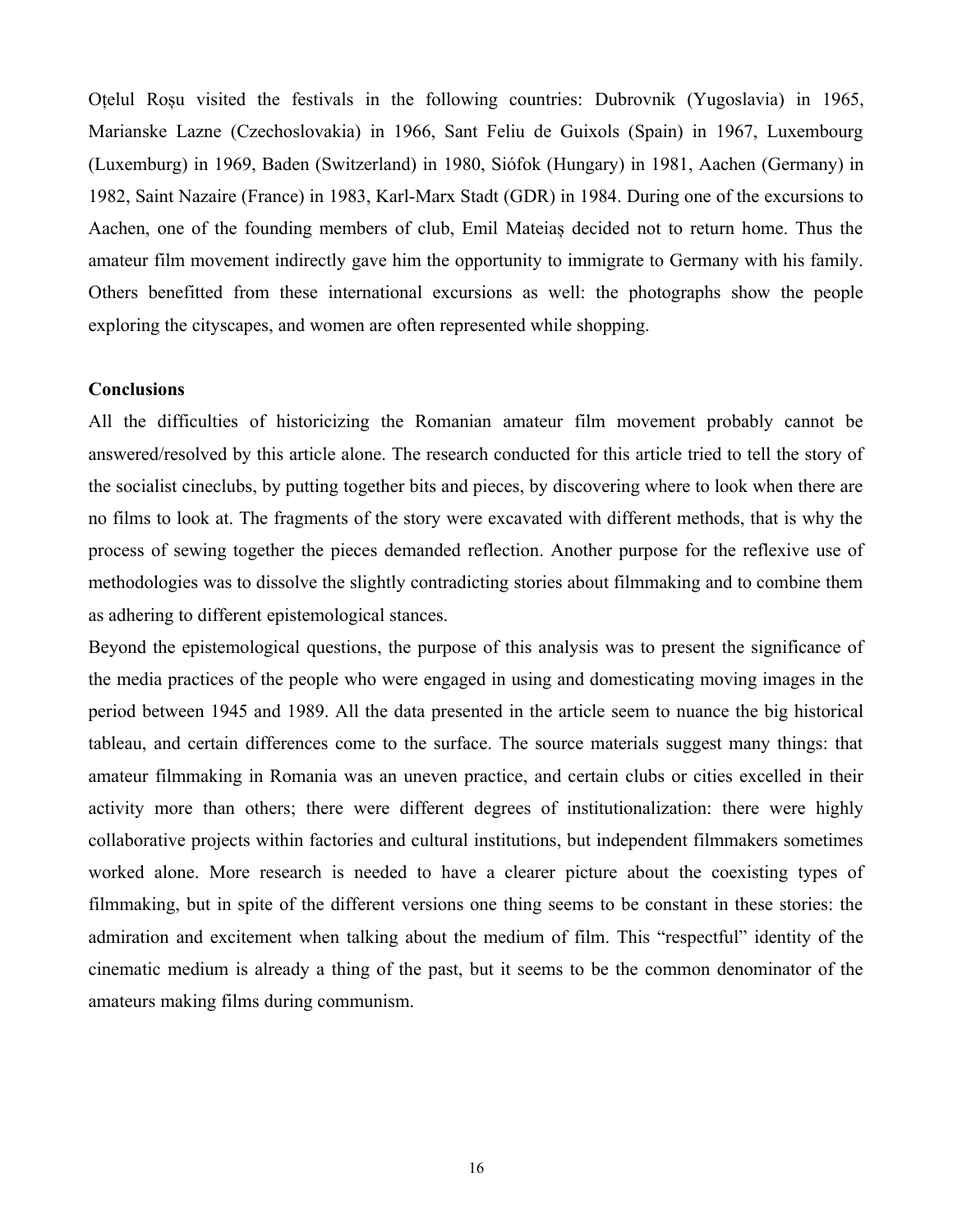#### **References**

Agamben, Giorgio (2000) *Means without End. Notes on Politics*. University of Minnesota Press.

Bădică, Simina (2012) Historicizing the Absence: The Missing Photographic Documents of Romanian Late Communism. *Colloquia. Journal of Central European History* 19. 40−62.

Balogh, Edgár (ed.) (1991) *Romániai magyar irodalmi lexikon II. [Dictionary of Hungarian Literature in Romania. Vol. II]*. Bucharest: Kriterion.

Bălțatu V.I. (1967) *Cartea cineastului amator*. București: Editura Tineretului.

Baudrillard, Jean (1994), *The Illusion of the End*, translated by Chris Turner. Stanford: Stanford University Press.

Belting, Hans (2005) Image, Medium, Body. A New Approach to Iconology. *Critical Inquiry* 31 (2). 302–319.

Blos-Jáni, Melinda (2013a) Home Movies as Everyday Media Histories. Approaching Home Made Imagery (as Old Media) in the Age of New Media. *Panoptikum*. Dokumentalizacje Nr. 12 (19). 121– 131.

Blos-Jáni, Melinda (2013b) Men with the Movie Camera between 1945 and 1989. Domesticating Moving Image Technology under Communism. *Martor (The Museum of the Romanian Peasant Anthropology Revue)* 18. 77–92.

Blos-Jáni, Melinda (2015) *A családi filmezés genealógiája. Erdélyi amatőr médiagyakorlatok a fotózástól az új mozgóképfajtákig [The Genealogy of Home Movies. Transylvanian Amateur Media Practices from Photography to New Media]*. Cluj Napoca: EME.

Bolter, Jay David–Grusin, Richard (1998) *Remediation: Understanding New Media*. MIT Press, Cambridge, Massachusetts.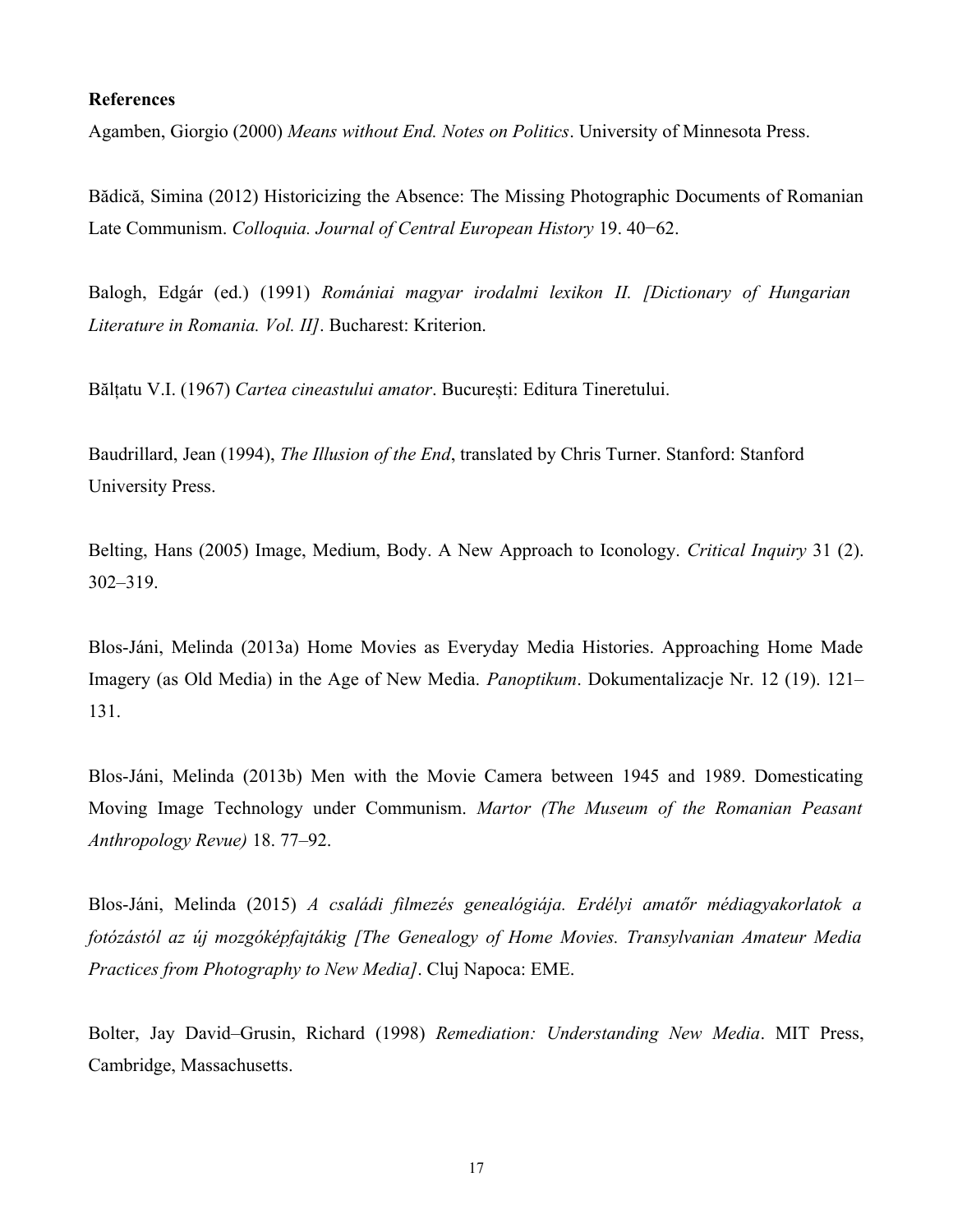Boyer P.–J.M. Galceran–P. Hemardinquer–J. Malaise–J.Mazard–A.Pagety–H. Pirmez (1970) *ABC-ul cineastului amator I–V.* București: Cartea Tehnică.

Buckingham, David–Willett, Rebekah–Pini, Maria (2011) *Home Truths? Video Production and Domestic Life*. University of Michigan Press. It can be read as free online content at: [http://hdl.handle.net/2027/spo.9362787.0001.001.](http://hdl.handle.net/2027/spo.9362787.0001.001) Last accessed at 26 May 2016.

Buglya, Sándor (2004) 'Képek mozgó keretben. A pedagógia mindig megmarad számomra' [Images in Moving Frames. Pedagogy Will Remain Important for Me. Interview with Ervin Schnedarek]. *Pergő Képek,* 20-21 (4): 5–11.

Chalfen, Richard (1987) *Snapshot Versions of Life.* Bowling Green: Bowling Green State University Popular Press.

Chalfen, Richard (2002) Snapshots "r" Us: the Evidentiary Problematic of Home Media. *Visual Studies* 17 (2): 141–149.

Dékány, István (2000)'Az amatőrfilm-mozgalom története Magyarországon. A felszabadulástól a videó megjelenéséig (1945–1982)' [The History of the Hungarian Amateur Film Movement. From the Liberation to the Appearance of the Video]. *Pergő Képek,* 29 (5): 3–31.

Flusser, Vilém (1990), *Television Image and Political Space in the Light of the Romanian Revolution.* Lecture held on 7th of April 1990 at Budapest. <https://www.youtube.com/watch? v=QFTaY2u4NvI&feature=channel\_video\_title> (last accessed 26 May 2015).

Fogarasi Klára (2007) *Képgyártó dinasztia Székelyudvarhelyen. A Kováts-napfényműterem száz éve [Image-maker Dynasty at Odorheiu Secuiesc. The 100 Years of the Kováts Photo-Studio]*. Budapest: Néprajzi Múzeum.

Gyáni Gábor (1997) 'A mindennapi élet mint kutatási probléma' [Theoretical Questions Regarding the Research of Everyday Life]. *Aetas,* 12 (1): 151–161.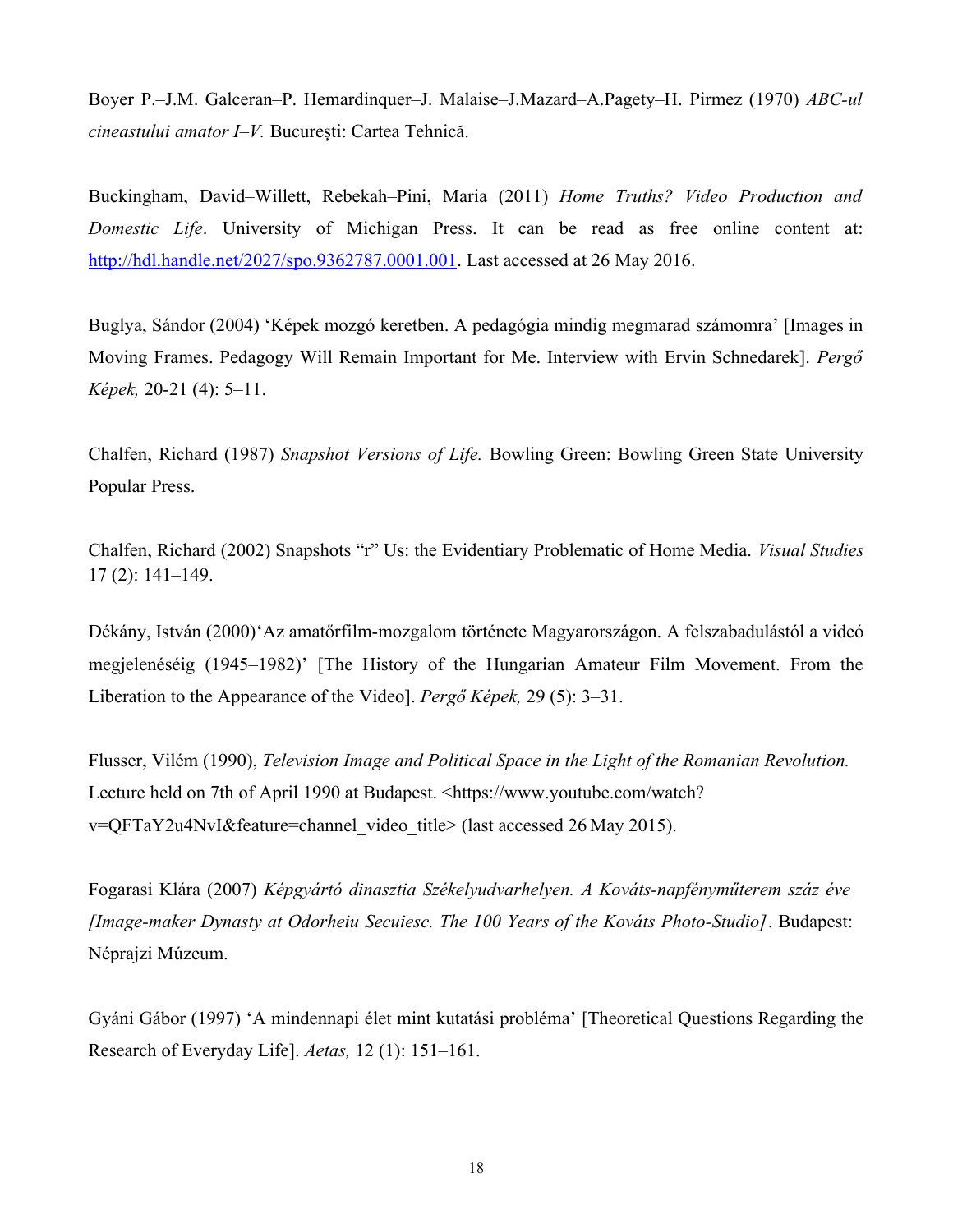Hymes, Dell (1967) 'The Anthropology of Communication'. In Frank Dance (ed.) *Human Communication Theory*, pp. 1–39. New York: Holt, Rinehart and Winston.

Manovich, Lev (2009) The Practice of Everyday (Media) Life. *Critical Inquiry* 35 (2). 319–331.

Musceleanu, Mihai (1982–1984) *Formatul Super 8. I-III.* București: Cartea Tehnică.

Odin, Roger (2008) Reflections on the Family Home Movie as a Document: a Semio-Pragmatic Approach. In *Mining the Home Movie. Excavations in Histories and Memories,* eds. Karen L. Ishizuka–Patricia R. Zimmermann, 255–271. University of California Press.

Portelli, Alessandro (1991) *The Death of Luigi Trastulli and Other Stories: Form and Meaning in Oral History*. Albany, NY: SUNY Press.

Portelli, Alessandro (2010) *A dialogical relationship. An approach to oral history.* [http://www.swaraj.org/shikshantar/expressions\\_portelli.pdf,](http://www.swaraj.org/shikshantar/expressions_portelli.pdf) last accessed at 26 May 2016.

Oancea, Claudiu (2007) When Forgers of Steel Become Creators of Art: The National Festival "Song to Romania", 1976–1989. MS.

Odin, Roger (2008) 'Reflections on the Family Home Movie as a Document: a Semio-Pragmatic Approach'. In Karen L. Ishizuka–Patricia R. Zimmermann (eds.) *Mining the Home Movie. Excavations in Histories and Memories,* pp. 255–271. Los Angeles, Berkeley: University of California Press.

Rodica, Pop – Dumitru Codăuș (1976) *Filmul de amatori. Elemente de tehnică cinematografică I-II.* București: Cartea Tehnică.

Shopes, Linda (2002) Making Sense of Oral History. *History Matters: The U.S. Survey Course on the Web*. [http://historymatters.gmu.edu/mse/oral/,](http://historymatters.gmu.edu/mse/oral/) last accessed at 26 May 2016.

Silverstone, Roger (2006) 'Domesticating Domestication. Reflections on the Life of a Concept'. In Berker, T.–Hartmann, M.–Punie, Y.–Ward, Katie (eds.) *Domestication of Media and Technology*, pp. 229–248. New York: Open University Press.